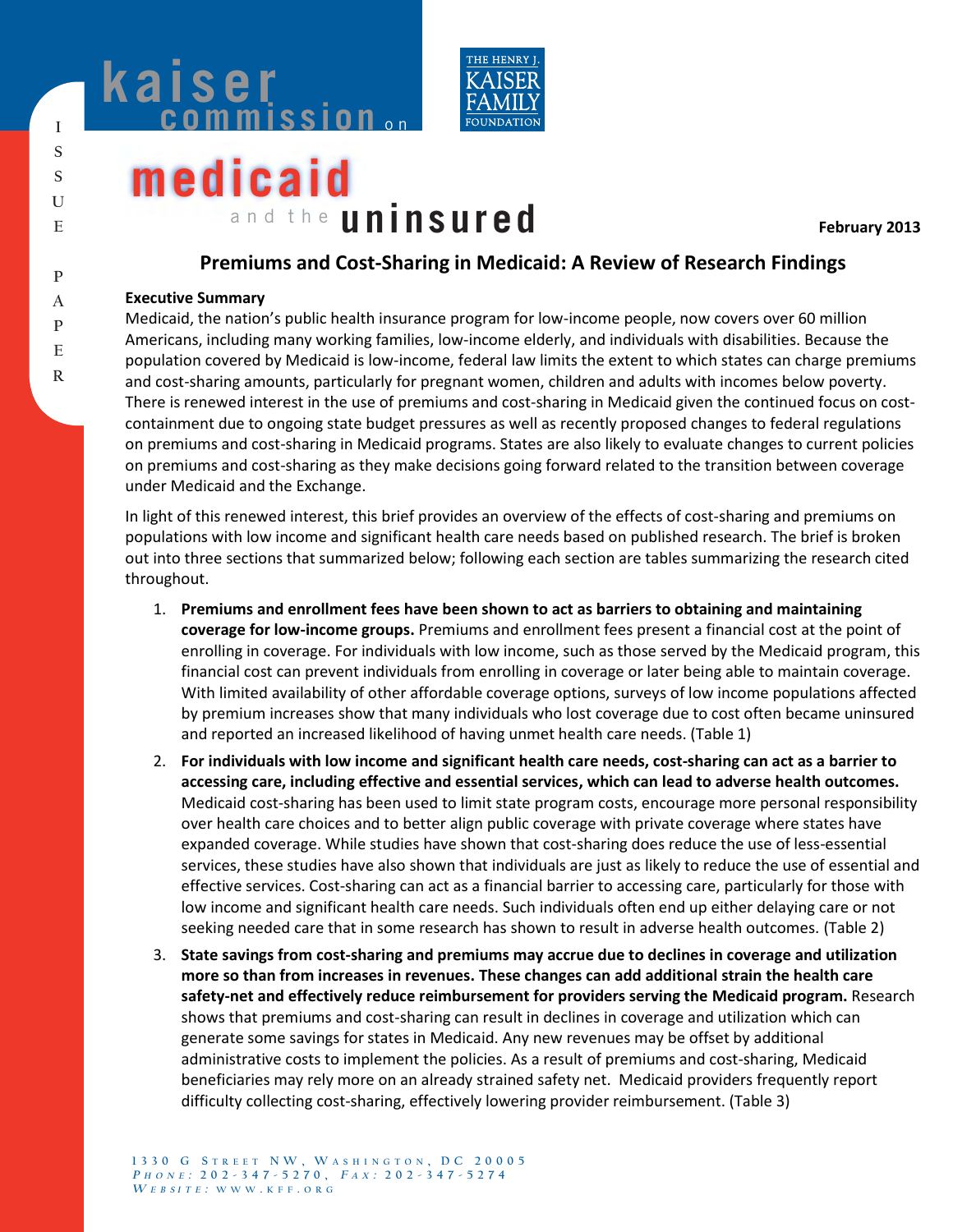## **Introduction**

Medicaid provides health coverage and long-term care services and supports to over 60 million low-income individuals, including children, parents, the elderly and disabled. This includes many working families, as well as many of the poorest and most fragile individuals in our society.

To be eligible for Medicaid today, individuals must meet income and resource requirements and must also fall into one of the categories of eligible populations. While states have expanded eligibility levels for children through Medicaid and CHIP, Medicaid coverage for parents is more limited. (Figure 1) Given these income eligibility levels, it is not surprising to find that in 2011, over half of all Medicaid beneficiaries have incomes below the poverty level (\$22,350 for a family of four).<sup>i</sup> Medicaid beneficiaries tend to be poorer and sicker than those enrolled in private insurance. (Figure 2) Medicaid enrollees with low income and greater health care needs generally do not have access to employer-based or other affordable private coverage.



Due to the limited income of beneficiaries and few other options for affordable coverage, federal law limits the amounts states can charge cost-sharing and premiums, particularly for pregnant women, children, and adults with income below the poverty level. In January 2013, the Department of Health and Human Services released a proposed rule that would streamline Medicaid regulations on premiums and cost-sharing as well as give states additional flexibility (see the followin[g brief fo](http://www.kff.org/medicaid/8416.cfm)r more details on the current and proposed rules as well as the current use of premiums and cost-sharing.) As states review this proposed new flexibility as well as plan ahead for the implementation of health reform, this brief reviews research findings of the effects of premiums and costsharing on populations served by the Medicaid program.

There is a rich body of research on the various effects of premiums and cost-sharing; this review focused on studies relevant for understanding the effect of premiums and cost-sharing on the population served by the Medicaid program, providers that serve the Medicaid program, and the administrative costs and difficulties of instituting such policies. Each section is followed by a table of relevant studies that are cited throughout this brief, organized in reverse chronological order. There is also a brief overview of the RAND Health Insurance Experiment study and findings in the Appendix; this study conducted in the 1970s is still considered the seminal study on the effects of cost-sharing on individual behavior.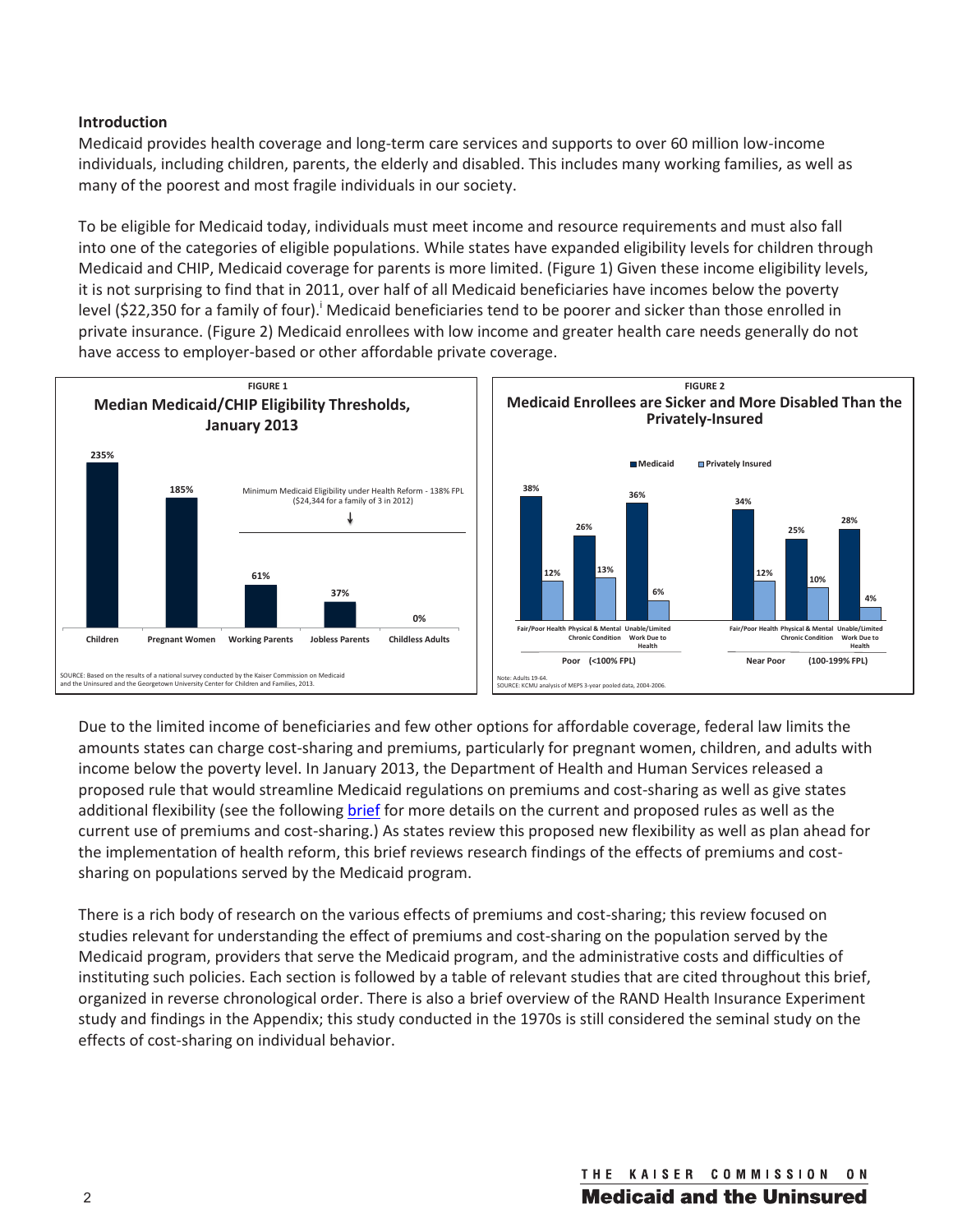## **I. The Effect of Premiums on Individuals with Low Income and Significant Health Care Needs**

Premiums and enrollment fees present a financial cost at the point of enrolling in coverage. For individuals with low income, such as those served by the Medicaid program, this financial cost can prevent individuals from enrolling in coverage. With few if any other affordable coverage options available to those with low income, many individuals end up uninsured and with unmet health care needs. This section highlights research findings related to the effect of premiums on individuals. Cited frequently throughout this section are findings from studies of changes made in two Medicaid programs, Oregon (2, 4, 6, 9) and Utah (7). In 2003, both states made significant changes, including increased premiums and cost-sharing, to their Medicaid waiver programs that served nondisabled adults with low income, the OHP Standard program (Oregon) and the Primary Care Network program (Utah).

**Premiums and enrollment fees have been shown to act as barriers to obtaining and maintaining coverage for low-income populations.** A number of studies over the past decade examining changes in public programs have shown significant declines in enrollment after the implementation of new or increased premiums. (2, 7, 8, 9, 11) Surveys conducted with those losing coverage have found that individuals often cite increased costs and premiums as a significant factor in losing coverage, particularly for those with very low incomes. For example, surveys conducted after Oregon made several changes to its OHP Standard plan showed nearly half of disenrollees surveyed reported increased costs as contributing to disenrollment. (4) The share reporting cost as contributing to disenrollment was significantly higher for those with incomes below ten percent of the poverty level. (4) Surveys of disenrollees from programs with higher incomes, such as CHIP programs, saw a smaller but still significant share of disenrollees reporting increased costs as a barrier to obtaining or maintaining coverage. (1, 3, 5, 10)

The share of income charged for premiums has also been shown to effect decisions to participate in public programs. A seminal study conducted by the Urban Institute in the 1990s found that charging premiums even as small as one percent of family income was associated with a 16 percent drop in participation rates for Medicaid expansion and state coverage programs. (11)

**With limited availability of other affordable coverage options, these same surveys show that many individuals who lost coverage due to cost often became uninsured.** Over 75 percent of surveyed disenrollees that indicated financial barriers to renewing coverage in Utah's Primary Care Network reported being uninsured after exiting the program. (7) Oregon also saw a significant number of those that were disenrolled from its OHP Standard plan become uninsured. Within the first six months of implementation, two-thirds of disenrollees surveyed reported being uninsured; nearly a third remained uninsured when surveyed two years later. (2, 4)

**Many individuals who lost coverage due to cost also often reported an increased likelihood of having unmet health care needs.** Surveys of those that disenrolled from Utah's Primary Care Network program showed that about half of all respondents to this survey regardless of reason for disenrollment indicated not having seen a health care provider in the previous twelve months. Respondents indicated significant unmet needs particularly for dental care, mental health care, and substance abuse treatment. (7) Surveys of those that lost coverage in Oregon also showed low income individuals who lost coverage were more likely to have visited an emergency department than those who retained coverage, particularly for those with low incomes and chronic conditions. Over 40 percent of those in the lowest income group who lost coverage reported having visited an emergency department in the past six months compared to 35 percent of those who retained coverage. Among people with a chronic illness, almost half of those in the lowest income group who lost coverage reported an emergency department visit compared to 34 percent of those in the lowest income group who maintained coverage. (4)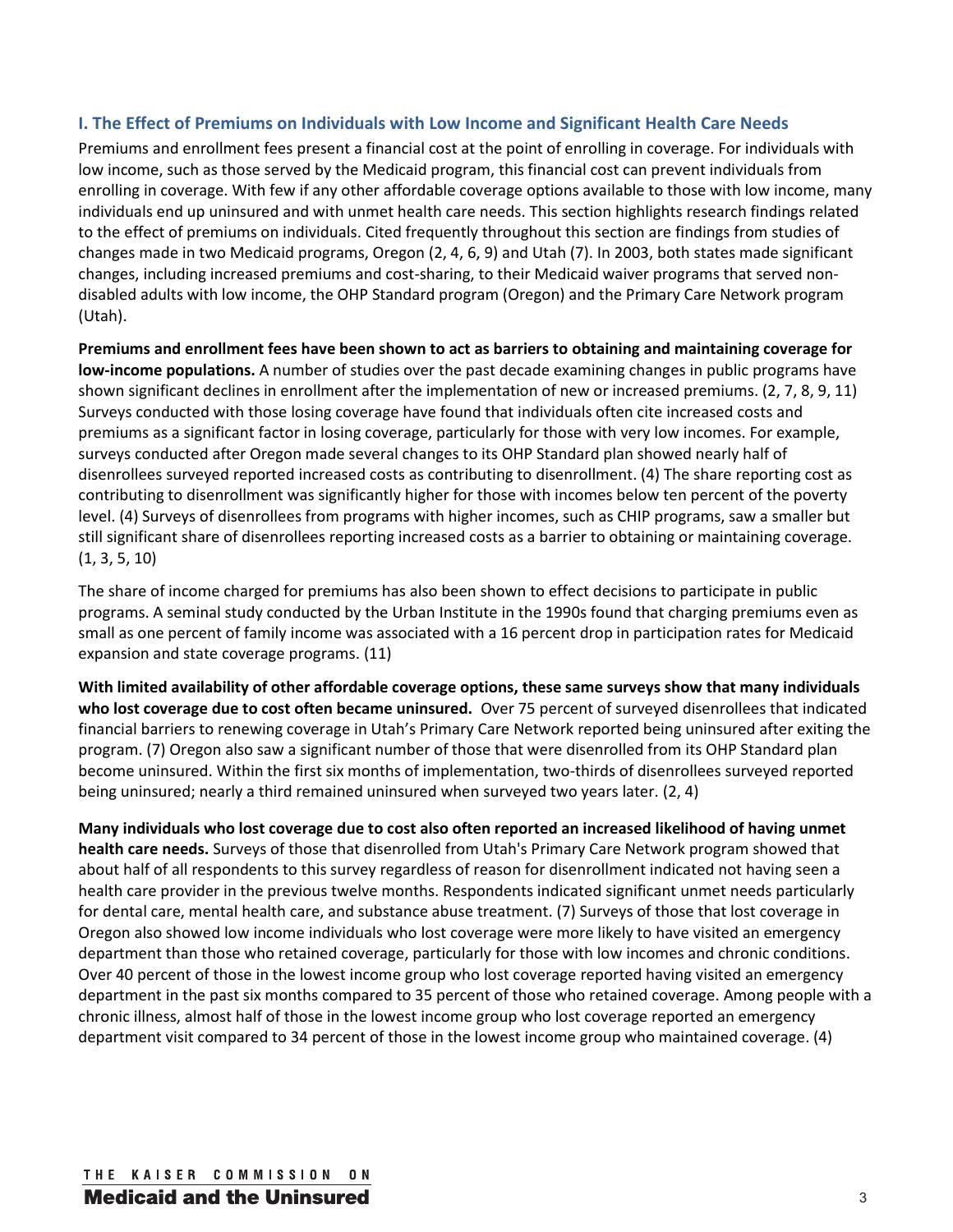| Table 1: Research on the Effect of Premiums on Individuals with Low Incomes and Significant Health Care Needs                                                                                                                                            |                                                                                                                                                     |                                                                                                                                                                                                                                                                                                                                                                                                                                                                                                                                                                                                                                                                                                                                                                                                                                                                                                                                                                                                                                                                                                                        |
|----------------------------------------------------------------------------------------------------------------------------------------------------------------------------------------------------------------------------------------------------------|-----------------------------------------------------------------------------------------------------------------------------------------------------|------------------------------------------------------------------------------------------------------------------------------------------------------------------------------------------------------------------------------------------------------------------------------------------------------------------------------------------------------------------------------------------------------------------------------------------------------------------------------------------------------------------------------------------------------------------------------------------------------------------------------------------------------------------------------------------------------------------------------------------------------------------------------------------------------------------------------------------------------------------------------------------------------------------------------------------------------------------------------------------------------------------------------------------------------------------------------------------------------------------------|
| <b>Citation</b>                                                                                                                                                                                                                                          | <b>Population / Focus</b>                                                                                                                           | <b>Major Findings</b>                                                                                                                                                                                                                                                                                                                                                                                                                                                                                                                                                                                                                                                                                                                                                                                                                                                                                                                                                                                                                                                                                                  |
| 1. Hendryx, Michael, et al. "Effects of a<br>Cost-Sharing Policy on Disenrollment<br>from a State Health Insurance<br>Program." Social Work in Public<br>Health; Vol. 27 (No. 7): 671-686, 2012.                                                         | The effect of a cost-<br>sharing and premium<br>change on low-income<br>adults enrolled in<br><b>Washington's Basic</b><br>Health Plan (2003-2004). | About 5% of enrollees left the program. Of those that left the program, 17% cited cost-sharing<br>and premium changes as a reason for leaving. However, 34% of those that were still eligible<br>but left the program did so at least partly due to premium and cost-sharing changes.<br>Of those that left, 37% had no health insurance when surveyed. Compared to those that<br>$\overline{a}$<br>remained in Basic Health, those that left the program were significantly more likely to not get<br>needed care, to go without office or clinic visits, to spend \$500 or more out of pocket for<br>health care, to have children not covered by public health insurance, and to be at risk of losing<br>coverage for themselves or children if children's premiums rose by \$5 to \$10/month.<br>Even among those that stayed in the program, 20% went without needed care over a 5-6<br>month period, 28% reported they would drop their own coverage if premiums for their<br>children rose only slightly, and 33% had to skip or cut back on other bills.                                                       |
| 2. Wright, Bill J. et al. "Raising<br>Premiums and Other Costs for Oregon<br>Health Plan Enrollees Drove Many to<br>Drop Out." Health Affairs. Vol. 29(12):<br>2311-2316, December 2010.                                                                 | Low-income adult<br>Medicaid recipients in<br>Oregon; incomes under<br>100% FPL.                                                                    | Only 33% of OHP Standard plan enrollees remained continuously enrolled in the plan during<br>L.<br>the policy change period compared to 69% of OHP Plus enrollees.<br>At the end of the study, 32% of those who had left OHP Standard had become uninsured<br>÷,<br>compared to 8% of those who had left OHP Plus.<br>Nearly twice as many individuals who left OHP Standard cited cost as a reason for leaving as<br>$\overline{a}$<br>those that left OHP Plus in the period after the policy change.<br>OHP Standard enrollees were nearly twice as likely to have unmet health care needs; cost was<br>÷,<br>a more significant driver of unmet need for Standard enrollees than Plus enrollees.<br>OHP Standard enrollees were less likely to have had a primary care or ER visit than Plus<br>members, but were 68% more likely to have indicated financial strain due to medical costs.                                                                                                                                                                                                                         |
| 3. Kenney, Genevieve et al. "The<br>Effects of Premium Increases on<br><b>Enrollment in SCHIP Programs:</b><br>Findings from Three States." Inquiry,<br>Vol. 43 (4): 378-92, Winter 2006-2007.                                                           | Premium paying CHIP<br>caseloads (150-200% FPL)<br>in Kentucky, Kansas and<br>New Hampshire.                                                        | Substantial drop-offs in enrollment occurred after premiums increased/started in all states.<br>$\overline{\phantom{a}}$<br>The policy change had a negative effect on affected caseloads in all states.<br>There were negative effects on new enrollment in KS (-10.1%) and NH (-17.7%) but not in KY.<br>Premium increases were associated with increased likelihood of disenrollment in KY and NH.<br>$\overline{a}$<br>The first and second recertification periods were associated with higher disenrollment rates.<br>$\overline{a}$                                                                                                                                                                                                                                                                                                                                                                                                                                                                                                                                                                             |
| 4. Carlson, Matthew J. and Bill Wright.<br>The Impact of Program Changes on<br>Enrollment, Access, and Utilization in<br>the Oregon Health Plan Standard<br>Population. Prepared for the Office for<br>Oregon Health Policy and Research,<br>March 2005. | Low-income adult<br>Medicaid recipients in<br>Oregon; incomes under<br>100% FPL.                                                                    | Nearly half (44%) of OHP Standard disenrollees reported that increased costs - premiums,<br>$\overline{a}$<br>copays, and back-owed premiums - contributed to disenrollment; more than half of OHP<br>Standard disenrollees with income below 10% FPL were significantly more likely to list cost<br>related reasons for losing coverage compared to those with higher incomes.<br>Two-thirds of OHP Standard disenrollees became uninsured.<br>$\overline{a}$<br>Disenrollees with the very low incomes were more likely to have an emergency room visit than<br>$\overline{a}$<br>those still covered (43% vs. 35%); the effect was larger for those with chronic conditions.                                                                                                                                                                                                                                                                                                                                                                                                                                        |
| 5. Maryland Children's Health<br>Insurance Program: Assessment of the<br>Impact of Premiums. Department of<br>Health and Mental Hygiene, 2004.                                                                                                           | Children disenrolled from<br>CHIP; premiums applied<br>to those with incomes<br>between 185-200% FPL.                                               | Enrollment data showed about one-quarter of families subject to new premiums disenrolled.<br>$\blacksquare$<br>In surveys conducted with parents, the most common reason given was gaining other coverage<br>$\blacksquare$<br>(41%), though 20% cited a premium related reason for disenrollment.                                                                                                                                                                                                                                                                                                                                                                                                                                                                                                                                                                                                                                                                                                                                                                                                                     |
| 6. LeCouteur, Gene et al. The Impact<br>of Medicaid Reductions in Oregon:<br>Focus Group Insights. Kaiser<br>Commission on Medicaid and the<br>Uninsured, 2004.                                                                                          | Low-income adult<br>Medicaid disenrollees in<br>Oregon; incomes under<br>100% FPL.                                                                  | New premiums and stricter payment policies led many to face difficult decisions such as paying<br>other bills late or skipping meals. For many, the new premiums and the stricter payment<br>policies led to loss of coverage, which led to significant problems accessing care.<br>Many respondents indicated that the copayments were difficult to afford and impeded access<br>L<br>to needed care and prescription drugs. Others noted that the small copayments added up<br>quickly when ongoing care or multiple medications were needed.                                                                                                                                                                                                                                                                                                                                                                                                                                                                                                                                                                        |
| 7. Utah Primary Care Network<br>Disenrollment Report. Utah<br>Department of Health Center for<br>Health Data, Office of Health Care<br>Statistics, August 2004.                                                                                          | Low-income adult<br>Medicaid disenrollees in<br>Utah; income sunder<br>150% FPL.                                                                    | During July-September 2003 (renewal period after first year), 27% were disenrolled. Survey of<br>$\blacksquare$<br>disenrollees found that 63% were uninsured at the time of the survey. Nearly half of<br>disenrollees surveyed indicated that they were still eligible for the PCN program.<br>Nearly 30 percent of survey respondents indicated financial barriers to reenrollment – mostly<br>the \$50 reenrollment fee (63% of those reporting financial barriers) but also the copays (26%).<br>Over 75 percent of these respondents reported being uninsured after exiting the program.<br>Of those that indicated not reenrolling because the program did not meet their health needs,<br>20% reported copays were too high to use services.<br>About half of all respondents to this survey regardless of reason for disenrollment indicated<br>not having seen a health care provider in the previous twelve months.<br>Many survey respondents (disenrollees) that needed care reported difficulty in accessing such<br>care, particularly mental health care, alcohol/drug treatment, and dental services. |

# THE KAISER COMMISSION ON **Medicaid and the Uninsured**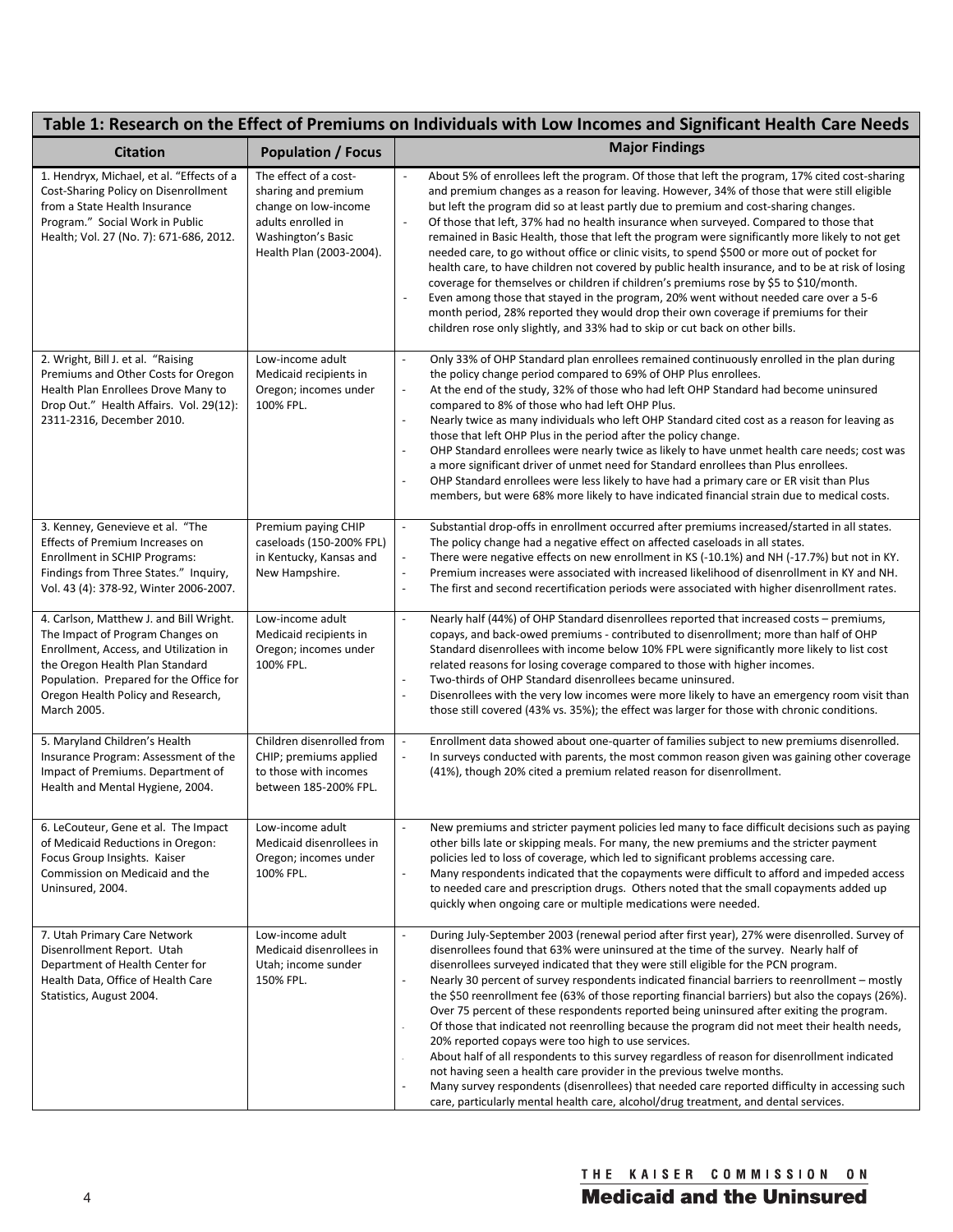| Table 1: Research on the Effect of Premiums on Individuals with Low Incomes and Significant Health Care Needs                                                                                                                           |                                                                                                                                                                                       |                                                                                                                                                                                                                                                                                                                                                                                                                                                                                                                                                                                                                                                                                                                                                                                                                                                                                                                                                                       |
|-----------------------------------------------------------------------------------------------------------------------------------------------------------------------------------------------------------------------------------------|---------------------------------------------------------------------------------------------------------------------------------------------------------------------------------------|-----------------------------------------------------------------------------------------------------------------------------------------------------------------------------------------------------------------------------------------------------------------------------------------------------------------------------------------------------------------------------------------------------------------------------------------------------------------------------------------------------------------------------------------------------------------------------------------------------------------------------------------------------------------------------------------------------------------------------------------------------------------------------------------------------------------------------------------------------------------------------------------------------------------------------------------------------------------------|
| <b>Citation</b>                                                                                                                                                                                                                         | <b>Population / Focus</b>                                                                                                                                                             | <b>Major Findings</b>                                                                                                                                                                                                                                                                                                                                                                                                                                                                                                                                                                                                                                                                                                                                                                                                                                                                                                                                                 |
| 8. Gardner, Mark and Janet Varon.<br>Moving Immigrants from a Medicaid<br>Look-Alike Program to Basic Health in<br>Washington State: Early Observations.<br>Kaiser Family Foundation, May 2004.<br>9. McConnell, John and Neal Wallace. | Low-income immigrant<br>children and parents who<br>lost Medicaid look-alike<br>coverage and became<br>eligible for the state-<br>funded Basic Health<br>program.<br>Low-income adult | About half (48%) of families in the transition population (those eligible to move from the look-<br>alike Medicaid program to Basic Health) did not make the transition and lost their insurance<br>coverage during the first few months of the transition.<br>Premiums were a significant barrier to families' obtaining and maintaining Basic Health<br>coverage; 35.9% of those from the transition group disenrolled from Basic Health in the first 11<br>months were disenrolled because they did not pay premiums.<br>Most (61%) of the transition group relied on assistance from third parties to pay premiums.<br>$\overline{a}$<br>Families who transitioned to Basic Health also reported difficulties affording copayments.<br>$\blacksquare$<br>Providers saw a substantial increase in the demand for charity care, emergency services.<br>The program overall experienced a nearly 50% drop in enrollment, with the largest declines<br>$\blacksquare$ |
| Impact of Premium Changes in the<br>Oregon Health Plan. Prepared for the<br>Office for Oregon Health Policy &<br>Research, February 2004.                                                                                               | Medicaid disenrollees in<br>Oregon; incomes under<br>100% FPL.                                                                                                                        | experienced by those with no income (58% drop in October 2003 from 2002 levels).<br>Of those that left between May and October, 47% were disqualified for not paying premiums.<br>$\blacksquare$<br>Potential premium revenues fell from approximately \$800,000 per month to \$500,000 per<br>$\blacksquare$<br>month in late 2003.                                                                                                                                                                                                                                                                                                                                                                                                                                                                                                                                                                                                                                  |
| 10. Gavin, Norma, et al. Evaluation of<br>the BadgerCare Medicaid<br>Demonstration. Prepared by RTI<br>International and MayaTech Corp. for<br>CMS, December 2003.                                                                      | Families disenrolled from<br>Medicaid (BadgerCare);<br>premiums applied to<br>families with incomes<br>over 150% FPL.                                                                 | Premium paying families were less likely to remain enrolled over time, but the difference from<br>$\blacksquare$<br>families not subject to premiums was small. Premiums delayed reenrollment of families.<br>Of those disenrolled, 26% listed a problem with paying premiums as a reason for leaving<br>BadgerCare; it was the most common main reason for leaving the program.                                                                                                                                                                                                                                                                                                                                                                                                                                                                                                                                                                                      |
| 11. Ku, Leighton and T. Coughlin.<br>"Sliding-Scale Premium Health<br>Insurance Programs: Four States'<br>Experiences." Inquiry Vol. 36(4),<br>Winter 1999/2000.                                                                        | The relationship between<br>participation rates in and<br>the amount charged for<br>premiums.                                                                                         | Participation in public health programs fell from 57 percent when premiums were equal to 1<br>percent of family income to 35 percent when premiums grew to 3 percent of family income.<br>Participation continued to fall to 18 percent when premiums rose to 5 percent of family<br>income.                                                                                                                                                                                                                                                                                                                                                                                                                                                                                                                                                                                                                                                                          |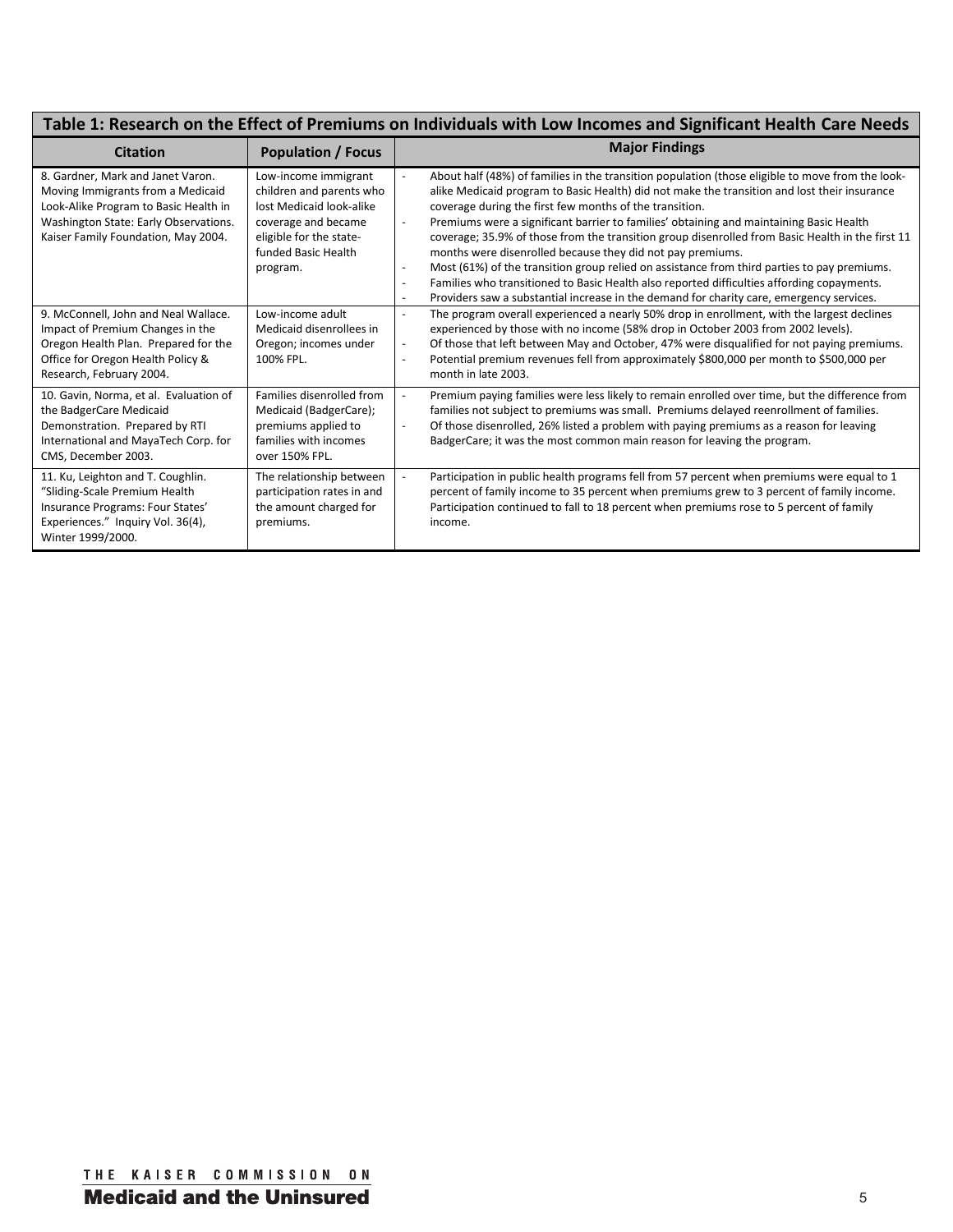## **II. The Effect of Cost-Sharing on Individuals with Low Incomes and Significant Health Care Needs**

Medicaid cost-sharing has been used to limit state program costs, encourage more personal responsibility over health care choices and to better align public coverage with private coverage where states have expanded coverage. While studies have shown that cost-sharing does reduce the use of less-essential services, these studies have also shown that individuals are just as likely to reduce the use of essential and effective services. Costsharing can act as a barrier to accessing care, particularly for those with low incomes and significant health care needs. Such individuals often end up either delaying care or not seeking needed care that in some research has shown to result in adverse health outcomes.

**Cost-sharing has been shown to lead to significant reductions in the utilization of services, including effective and essential services.** A number of studies of the effects on cost-sharing going back to the RAND HIE have shown a reduction in the use of services after cost-sharing increased, regardless of income. More recent research focused on those with low income has also found reductions in the use of services. After copayments were increased in Alabama's CHIP program, the use of many services (inpatient care, physician visits, brand-name medication and emergency room visits) declined. (1) Adults that remained in Oregon's Standard Health program were less likely to have had a primary care or emergency department visit than Oregon Medicaid enrollees in the Plus Program that did not face the changes in copayments or premiums. This was despite the fact that Oregon Standard Health program enrollees were significantly and substantially more likely to report financial strain due to medical costs. (5) Analysis of utilization data for those remaining in the Utah Primary Care Network plan after both copayment and premium increases showed that utilization of services declined. (13, 17)

Analysis of the RAND HIE data showed that individuals were just as likely to reduce appropriate and highlyeffective care as they were to reduce inappropriate and less-effective care. The study also indicated that lowincome children and adults regardless of income in cost-sharing plans were significantly less likely to receive highly-effective outpatient care for acute conditions relative to those on plans without cost-sharing. (RAND) These findings were later supported in a study of elderly individuals and welfare recipients in Canada; the use of essential prescription drugs dropped for both groups after cost-sharing was introduced for these populations. (18) Additional research has also shown significant declines in the utilization of preventive services after the introduction of or increase in cost-sharing, even among higher income groups. (4, 11, 19, RAND)

**Cost-sharing introduces a financial barrier to accessing care, especially for those with low income and significant health needs.** Given the limited resources of those served by the Medicaid program, even small increases in the cost of health care coverage can pose significant financial strain. Survey results from those enrolled in Washington's state-funded Basic Health Plan indicated that one-third of respondents that remained enrolled after increases in premiums and cost-sharing had to skip or cut back on other bills to pay for health care. (2) A survey of those that remained in Utah's Primary Care Network program, a Medicaid waiver program, after copayments were increased found that over 40 percent of respondents indicated that the copayments presented problems for them to afford despite the fact that the amounts being charged were relatively small. (17) Some disenrollees from Utah's Primary Care Network program also indicated that copayments were too high to use the services. (14) After the implementation of premium and cost-sharing changes in Oregon's Medicaid waiver program (OHP Standard), enrollees were two-thirds more likely to indicate financial strain due to medical costs when compared to Medicaid enrollees that did not face the cost-sharing and premium changes in the OHP Plus program. OHP Standard Plan enrollees were nearly twice as likely to have unmet health care needs compared to those in the OHP Plus program; these same OHP Standard enrollees indicated that cost was a more significant driver of unmet need than it was for OHP Plus plan enrollees. (5)

These findings raise additional concerns for individuals with low income and chronic conditions or other significant health care needs. A different survey of OHP Standard enrollees noted that the small copayments added up quickly when ongoing care or multiple medications were needed. (16) Even among those with chronic conditions and higher income, some studies have indicated that utilization of services related to treating or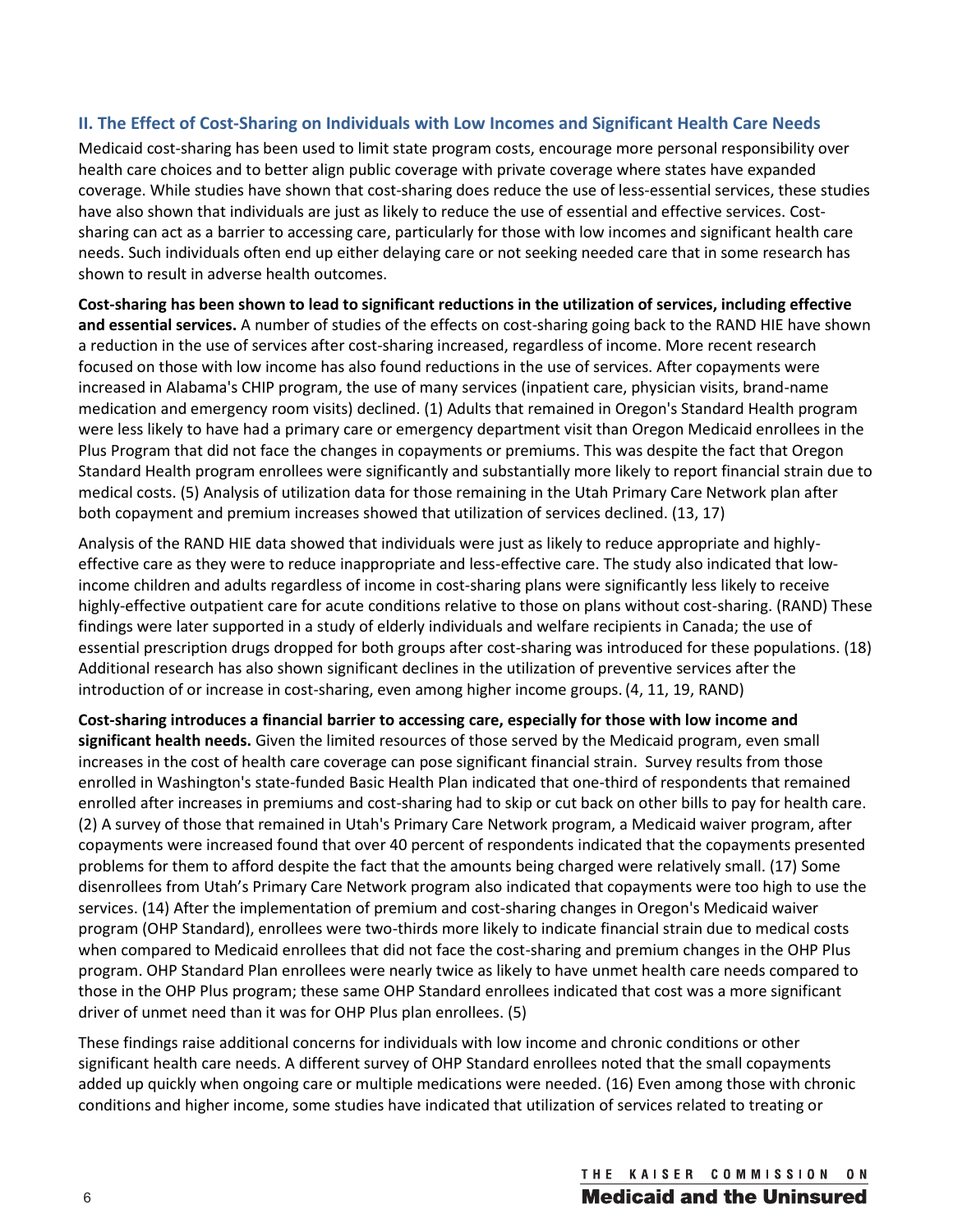managing their conditions declines after cost-sharing is increased. A study of employer plans that used disease management programs showed that decreasing copayments was associated with a seven to fourteen percent reduction in non-adherence for select drug classes. (10) A different study of employer based plans focused on those with chronic conditions also found significant declines in utilization of select drug classes after copayments were doubled. Generally, the study found that individuals decreased their use of other drug classes before decreasing their use of drug classes needed to treat their specific condition. One exception was diabetics; individuals diagnosed with diabetes reduced their use of anti-diabetes medications by 23 percent. (15)

**Delaying or not seeking care, particularly highly-effective health care services, can lead to unmet health care needs and ultimately have a negative impact on health.** While research on the effect of cost-sharing on health outcomes has been limited, findings have indicated negative effects on health outcomes for low-income populations with significant health care needs. Studies using the RAND HIE data have noted that while costsharing "had little or no net adverse effect on health for the average person… [h]ealth among the sick poor…was adversely affected."(RAND) Essential drug use significantly decreased for low-income individuals and the elderly after prescription drug cost-sharing was implemented in Quebec, Canada. The decreases in essential drug use were the primary cause of significantly higher rates of serious adverse events and greater emergency room use. (18) A recent study of Medicaid enrollees diagnosed with cancer found that beneficiaries reduced the number of prescription days after copayments were increased compared to increases in the number of prescription days for similar beneficiaries in states that did not increase copayments. These same beneficiaries saw an increase in the probability of an emergency room visit after copayments were increased while the probability of an emergency room visit remained unchanged for similar beneficiaries in states that did not increase copayments. (3)

**Some evidence has shown that increased cost-sharing can result in changed patterns of care, with some individuals substituting less expensive effective care for more expensive care.** A common concern about costsharing is its potential to unintentionally incent individuals to substitute cost-effective forms of care that have cost-sharing for more expensive forms of care that do not have cost-sharing. There have been a limited number of studies that have examined the potential for this substitution effect; however, some recent studies focused on the elderly have noted this substitution effect. A recent study Medicare managed care plans found that plans charging cost-sharing for ambulatory care had significant increases in annual inpatient days, annual inpatient admissions and the probability for enrollees to have any inpatient care use, particularly for those living in lowincome areas as well as those with select chronic conditions. (9) A different study of Medicare beneficiaries found that savings from increasing copayments for physician services and prescription drugs led to additional costs from increased hospitalizations. For those in the worst health, the additional costs from increased hospitalizations were larger than the savings accrued from the increased copays for physician services and prescription drugs, with hospital spending increasing by nearly \$2 for every \$1 saved on other spending. (8) Another study of private employer-based plans estimated savings of \$1 billion annually from adjusting cost-sharing to increase compliance with cholesterol-lowering therapy. (12)

**Research on the potential use of cost-sharing to limit non-emergent use of the emergency department has been mixed.** An area of interest in cost-sharing for Medicaid programs is its potential to reduce non-emergent use of the emergency department (ED), though research is limited and mixed. ED use among those enrolled in Oregon's Medicaid expansion program, OHP Standard, did in fact decline after premiums and copayments, including a \$50 copayment for ED use, were implemented. The authors did note that ED use resulting in inpatient admissions fell at about the same rate as overall ED use; this suggested to the authors that enrollees may have been discouraged from using the ED for emergencies as well as for less serious conditions. (7) Published within months of this Oregon study, another study found no significant difference in non-emergent use of the ED in states that had increased cost-sharing for non-emergent use of ED compared to states that had not. (6) Such findings are important to consider as states review the new proposed changes for this particular form of cost-sharing.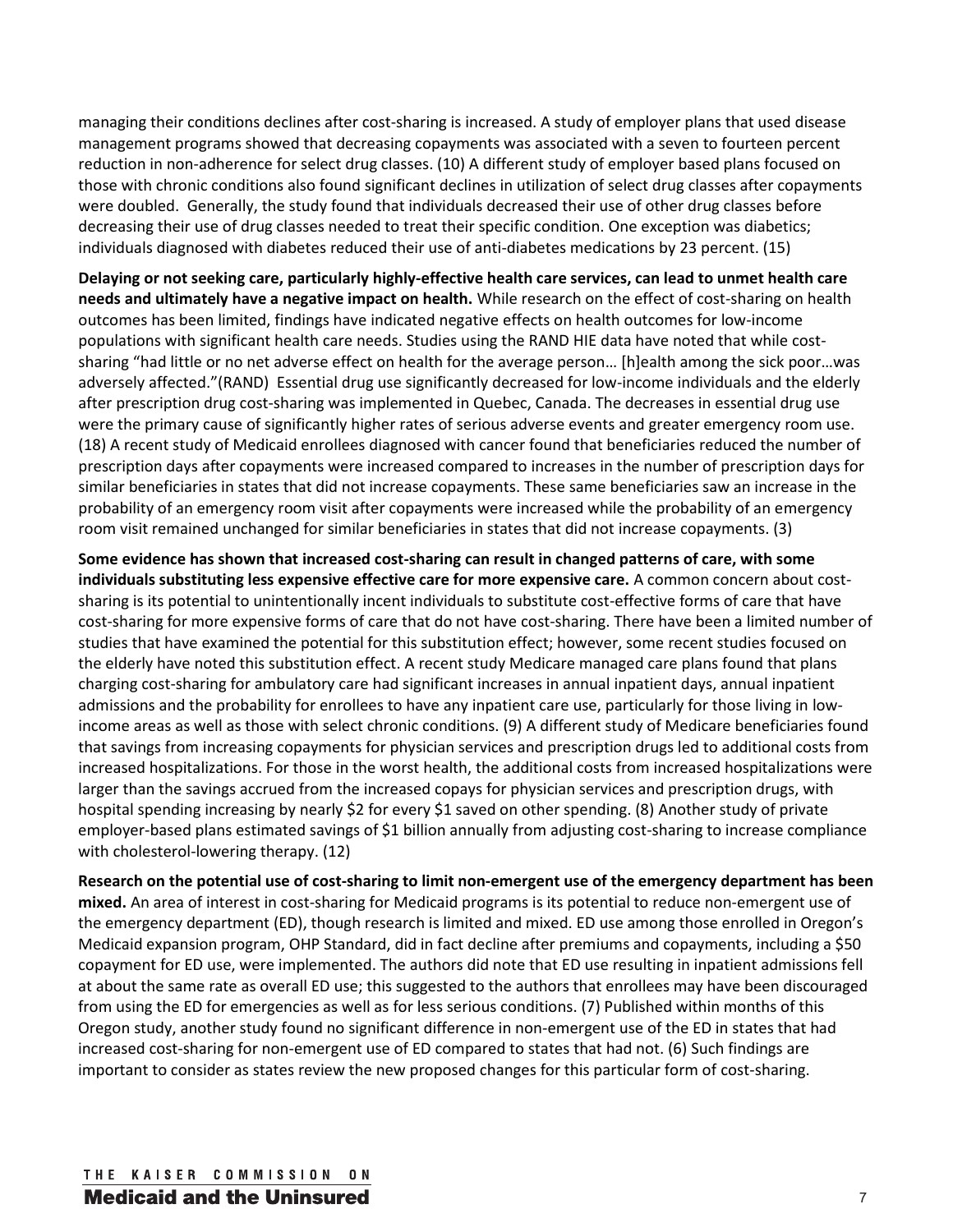## **Table 2: Research on the Effect of Cost-Sharing on Individuals with Low Income and Significant Health Care Needs**

|                                                                                                                                                                                                                                         |                                                                                                                                                                                                                                                                                                                                                                                                                                                                    | with Low mcome and significant nearth care necds                                                                                                                                                                                                                                                                                                                                                                                                                                                                                                                                                                                                                                                                                                                                                                                                                                                                                                                                                                                                                                                                                             |
|-----------------------------------------------------------------------------------------------------------------------------------------------------------------------------------------------------------------------------------------|--------------------------------------------------------------------------------------------------------------------------------------------------------------------------------------------------------------------------------------------------------------------------------------------------------------------------------------------------------------------------------------------------------------------------------------------------------------------|----------------------------------------------------------------------------------------------------------------------------------------------------------------------------------------------------------------------------------------------------------------------------------------------------------------------------------------------------------------------------------------------------------------------------------------------------------------------------------------------------------------------------------------------------------------------------------------------------------------------------------------------------------------------------------------------------------------------------------------------------------------------------------------------------------------------------------------------------------------------------------------------------------------------------------------------------------------------------------------------------------------------------------------------------------------------------------------------------------------------------------------------|
| <b>Citation</b>                                                                                                                                                                                                                         | <b>Population / Focus</b>                                                                                                                                                                                                                                                                                                                                                                                                                                          | <b>Major Findings</b>                                                                                                                                                                                                                                                                                                                                                                                                                                                                                                                                                                                                                                                                                                                                                                                                                                                                                                                                                                                                                                                                                                                        |
| 1. Bisakha, Sen. et al. "Did<br><b>Copayment Changes Reduce</b><br><b>Health Service Utilization</b><br>among CHIP Enrollees?<br>Evidence from Alabama."<br>Health Services Research;<br>Vol. 47 (No. 4): 1303-1620,<br>September 2012. | The effect of cost-sharing changes on<br>service utilization. The study used claims<br>data (1999-2009) managed by Blue Cross<br>Blue Shield of Alabama for children<br>enrolled in Alabama's CHIP program, ALL<br>Kids. ALL Kids serves families not eligible<br>for Medicaid up to 200% FPL.                                                                                                                                                                     | Overall, study noted significant declines in utilization for inpatient care, physician visits,<br>$\sim$<br>brand-name medications, and emergency department visits following the copayment<br>increases.<br>Given that the copayment increases were mostly \$3-\$5, the study shows that even small<br>$\mathbb{Z}$<br>increases in copayments may have significant effects on service utilization.                                                                                                                                                                                                                                                                                                                                                                                                                                                                                                                                                                                                                                                                                                                                         |
| 2. Hendryx, Michael, et al.<br>"Effects of a Cost-Sharing<br>Policy on Disenrollment from<br>a State Health Insurance<br>Program." Social Work in<br>Public Health; Vol. 27 (No. 7):<br>671-686, 2012.                                  | The effect of a cost-sharing and premium<br>change on low-income adults enrolled in<br>Washington's Basic Health Plan (2003-<br>$2004$ ).                                                                                                                                                                                                                                                                                                                          | About 5% of enrollees left the program. Of those that left the program, 17% cited cost-<br>$\mathbb{Z}$<br>sharing and premium changes as a reason for leaving. However, 34% of those that were<br>still eligible but left the program did so at least partly due to premium and cost-sharing<br>changes.<br>Of those that left, 37% had no health insurance when surveyed. Compared to those that<br>$\overline{\phantom{a}}$<br>remained in Basic Health, those that left the program were significantly more likely to<br>not get needed care, to go without office or clinic visits, to spend \$500 or more out of<br>pocket for health care, to have children not covered by public health insurance, and to<br>be at risk of losing coverage for themselves or children if children's premiums rose by \$5<br>to \$10/month.<br>Even among those that stayed in the program, 20% went without needed care over a 5-<br>$\overline{\phantom{a}}$<br>6 month period, 28% reported they would drop their own coverage if premiums for<br>their children rose only slightly, and 33% had to skip or cut back on other bills.               |
| 3. Subramanian, Sujha.<br>"Impact of Medicaid<br>Copayments on Patients with<br>Cancer." Medical Care; Vol.<br>49 (No. 9): 842-847,<br>September 2011.                                                                                  | The effect of increased cost-sharing on<br>low-income adult Medicaid beneficiaries<br>diagnosed with cancer. Medicaid<br>administrative data from 1999 to 2004<br>for Georgia (intervention state), South<br>Carolina (control B) and Texas (control A)<br>were compared. Analysis focused on the<br>effect of increased cost-sharing on the<br>number of prescription days, the<br>probability of having an emergency room<br>visit, and the total Medicaid cost. | After the implementation of copay changes in Georgia (intervention state) the number<br>$\mathbb{Z}$<br>of prescription days decreased by 16% while prescription days increased in control<br>states.<br>The probability of having an emergency room visit also increased in the intervention<br>$\overline{\phantom{a}}$<br>state while the probability did not change in either of the control states.<br>Total costs increased in all states, but the increase was largest in the intervention state.<br>$\ddot{\phantom{1}}$<br>Those with multiple comorbidities reduced their prescription use the most when<br>$\overline{\phantom{a}}$<br>compared to those with a single comorbidity and those with no comorbidities, while<br>patients with multiple comorbidities increased their prescription use in control states.<br>Copayment increase of \$2 to \$3 for prescription drugs in South Carolina did not have a<br>$\overline{\phantom{a}}$<br>significant impact on utilization in South Carolina, suggesting that increasing copays<br>from what Medicaid beneficiaries already consider high may not further alter behavior. |
| 4. Guy, Gery P. Jr. "The<br>Effects of Cost Sharing on<br>Access to Care among<br>Childless Adults." Health<br>Services Research; Vol. 45 (6<br>Pt. 1): 1720-1739, December<br>2010.                                                    | Analysis compared access to care and use<br>of preventive services among childless<br>adults eligible for Medicaid expansion<br>programs with traditional cost-sharing<br>and increased cost-sharing compared to<br>childless adults in those states that were<br>near eligible (incomes below 300% FPL)<br>using BRFSS data 1997-2007.                                                                                                                            | Childless adults eligible for expansions with traditional cost-sharing had a 3.9<br>$\ddot{\phantom{1}}$<br>percentage point increase in the probability of being insured while childless adults<br>eligible for expansions with increased cost-sharing had a 2.1 percentage point increase<br>in the probability of being insured. There was not a statistically significant difference for<br>childless adults eligible for either expansion (traditional cost sharing vs. increased cost-<br>sharing) in the probability of having a personal doctor.<br>$\mathbb{Z}$<br>Childless adults eligible for expansions with traditional cost-sharing saw statistically<br>significant higher probabilities of utilizing preventive health services. There was no<br>statistically significant difference in the utilization of preventive services for childless<br>adults eligible for expansions with increased cost-sharing and those eligible for<br>expansions with traditional cost-sharing.                                                                                                                                             |
| 5. Wright, Bill J. et al.<br>"Raising Premiums and Other<br>Costs for Oregon Health Plan<br>Enrollees Drove Many to<br>Drop Out." Health Affairs.<br>Vol. 29(12): 2311-2316,<br>December 2010.                                          | Low-income adult Medicaid recipients in<br>Oregon (incomes at or below the poverty<br>level.) Survey data from individuals both<br>enrolled in the OHP Standard plan<br>(experienced several policy changes,<br>including premium and cost-sharing<br>increases) and the OHP Plus plan (did not<br>experience these changes). Data from<br>disenrollees and enrollees was included.                                                                                | Only 33% of OHP Standard plan enrollees remained continuously enrolled in the plan<br>$\overline{\phantom{a}}$<br>during the policy change period compared to 69% of OHP Plus enrollees.<br>At the end of the study, 32% of those who had left the standard plan had become<br>$\overline{\phantom{a}}$<br>uninsured compared to 8% of those who had left the Plus plan.<br>Nearly twice as many individuals who left the Standard plan cited cost as a reason for<br>$\overline{\phantom{a}}$<br>leaving as those that left the Plus plan in the period after the policy change.<br>OHP Standard enrollees were nearly twice as likely to have unmet health care needs;<br>$\overline{\phantom{a}}$<br>cost was a more significant driver of unmet need for Standard than Plus enrollees.<br>OHP Standard enrollees were less likely to have had a primary care or ER visit than Plus<br>$\overline{\phantom{a}}$<br>members, but were 68% more likely to indicate financial strain due to medical costs.                                                                                                                                   |
| 6. Mortensen, Karoline.<br>"Copayments Did Not<br>Reduce Medicaid Enrollees'<br>Nonemergency Use of<br><b>Emergency Departments."</b><br>Health Affairs, Vol. 29 (9):<br>1643-1650, September 2010.                                     | The effect of cost-sharing on non-<br>emergency use of the ER among low-<br>income Medicaid beneficiaries. The study<br>used MEPS data (2001-2006) to analyze<br>the utilization among Medicaid recipients<br>in states that changed their copays and<br>states that did not.                                                                                                                                                                                      | The study found that nonemergency use of the emergency department did not decrease<br>$\overline{\phantom{a}}$<br>for beneficiaries in states that had changed their copay (increased or implemented a<br>new copay) compared to those in states that did not change copays.<br>There was no effect of nonemergency copay changes on emergency visits, despite<br>$\overline{\phantom{a}}$<br>financial incentives for physicians to code visits as emergency visits.<br>The author notes that this study was completed before changes made under the DRA<br>$\overline{\phantom{a}}$<br>allowed for states to make copays enforceable.                                                                                                                                                                                                                                                                                                                                                                                                                                                                                                      |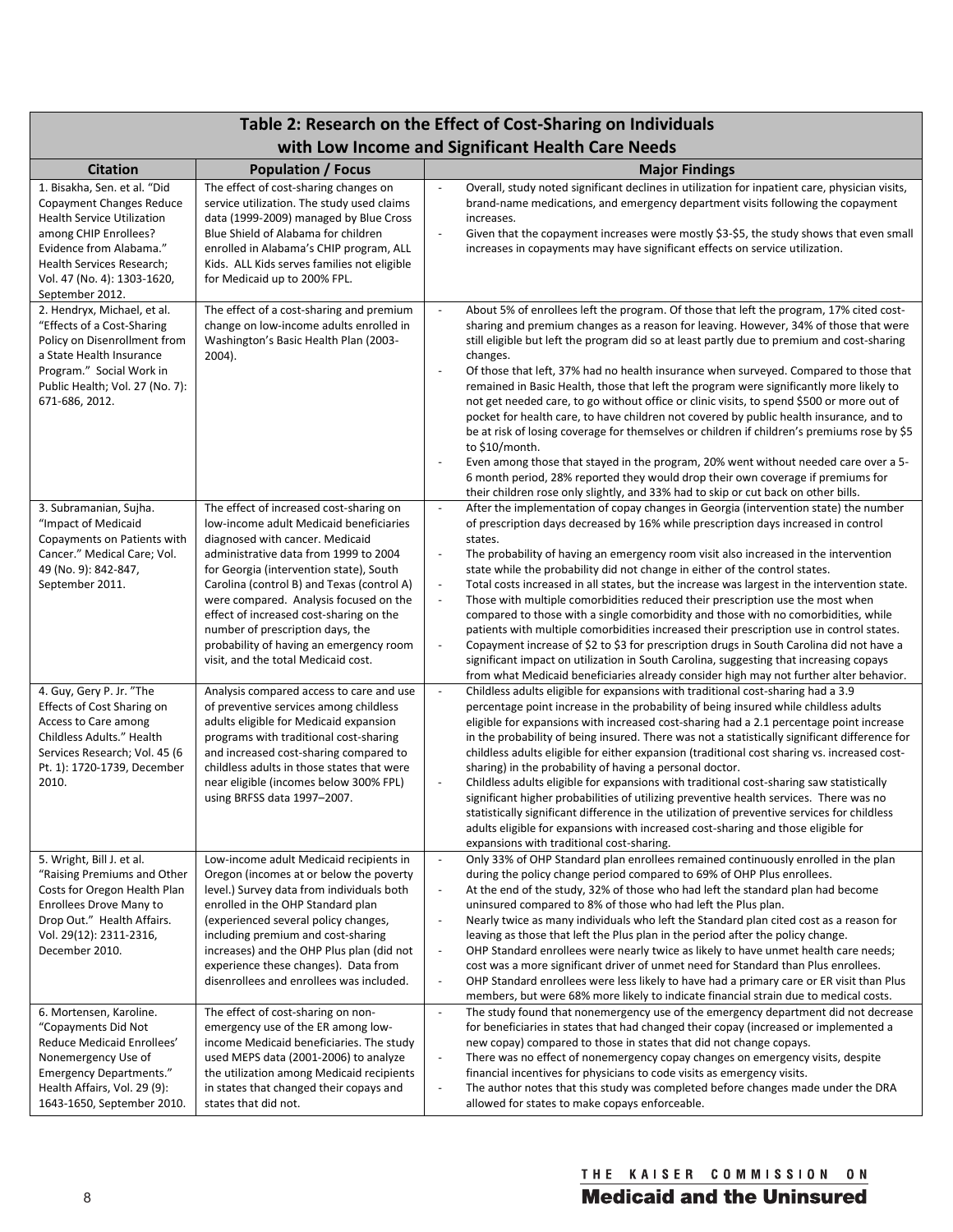| Table 2: Research on the Effect of Cost-Sharing on Individuals                                                                                                                                                 |                                                                                                                                                                                                                                                                                                                             |                                                                                                                                                                                                                                                                                                                                                                                                                                                                                                                                                                                                                                                                                                                                                                                                                                                                                                           |  |
|----------------------------------------------------------------------------------------------------------------------------------------------------------------------------------------------------------------|-----------------------------------------------------------------------------------------------------------------------------------------------------------------------------------------------------------------------------------------------------------------------------------------------------------------------------|-----------------------------------------------------------------------------------------------------------------------------------------------------------------------------------------------------------------------------------------------------------------------------------------------------------------------------------------------------------------------------------------------------------------------------------------------------------------------------------------------------------------------------------------------------------------------------------------------------------------------------------------------------------------------------------------------------------------------------------------------------------------------------------------------------------------------------------------------------------------------------------------------------------|--|
| with Low Income and Significant Health Care Needs                                                                                                                                                              |                                                                                                                                                                                                                                                                                                                             |                                                                                                                                                                                                                                                                                                                                                                                                                                                                                                                                                                                                                                                                                                                                                                                                                                                                                                           |  |
| <b>Citation</b>                                                                                                                                                                                                | <b>Population / Focus</b>                                                                                                                                                                                                                                                                                                   | <b>Major Findings</b>                                                                                                                                                                                                                                                                                                                                                                                                                                                                                                                                                                                                                                                                                                                                                                                                                                                                                     |  |
| 7. Lowe, Robert A. et al.<br>"Impact of Policy Changes on<br><b>Emergency Department Use</b><br>by Medicaid Enrollees in<br>Oregon." Medical Care, Vol.<br>48 (7): 619-627, July 2010.                         | The effect of premium and cost-sharing<br>changes on ER utilization in Oregon's<br>Medicaid program. The study used<br>administrative data (2001-2004) from the<br>OHP Standard Plan (policy changes) and<br>from the OHP Plus Plan to compare the<br>ER utilization changes between members<br>on the two plans.           | $\overline{\phantom{a}}$<br>ER utilization among OHP Standard enrollees dropped 18% compared to OHP Plus<br>enrollees after the policy changes.<br>OHP Standard enrollees also decreased ER use that resulted in hospital admission (-24%)<br>$\overline{\phantom{a}}$<br>and injury-related emergency department use (-15%).<br>No further change in ER use among OHP Standard enrollees compared to OHP Plus<br>$\overline{\phantom{a}}$<br>enrollees after a partial restoration of benefits and removal of cost-sharing.<br>The authors interpreted the decrease in ER use that led to hospitalizations to suggest<br>$\overline{\phantom{a}}$<br>OHP Standard enrollees deferred necessary care as much as optional care.                                                                                                                                                                            |  |
| 8. Chandra, Amitabh et al.<br>"Patient Cost-Sharing and<br>Hospitalization Offsets in the<br>Elderly." American Economic<br>Review. Vol. 100 (1): 193-<br>213, Mar 2010.                                       | Effects of increasing cost-sharing for<br>select services on hospitalizations for<br>elderly patients. The study used medical<br>utilization data from CalPERS plans<br>(January 2000-September 2003).                                                                                                                      | $\blacksquare$<br>The institution of a \$10 copay for office visits led to a 17.5% decline in visits. When the<br>quarter immediately before and immediately after were removed, the decline was not<br>as substantial, but still significant.<br>Cost-sharing negatively impacted the average number of prescriptions filled. Utilization<br>$\blacksquare$<br>of drug classes used to treat acute and chronic conditions as well as drug classes used<br>that would not result in an adverse health event if not taken declined substantially.<br>There was an increase in hospital utilization of 6% in 2002. There was also an increase<br>$\overline{\phantom{a}}$<br>of 5.4% in hospitalization expenditures, which offsets 20% of the savings from higher<br>copays for physicians and prescription drugs.<br>Among the sickest, hospital expenditures rose by \$2 for every \$1 in savings.<br>÷, |  |
| 9. Trivedi, Amal et al.<br>"Increased Ambulatory Care<br>Copayments and<br>Hospitalizations among the<br>Elderly." New England<br>Journal of Medicine. Vol.<br>362(4), Jan 2010.                               | Effect of increasing ambulatory cost-<br>sharing on ambulatory and inpatient<br>services among Medicare managed care<br>plans. Medicare HEDIS data (2001-2006)<br>were used to compare the use of<br>ambulatory and inpatient services for<br>plans that increased copayments for<br>ambulatory care to plans that had not. | Compared to the plans that did not raise ambulatory copays:<br>$\overline{\phantom{a}}$<br>outpatient visits decreased (19.8 fewer visits per 100 enrollees),<br>hospital admissions rose (2.2 more per 100 enrollees),<br>$\bullet$<br>inpatient days rose (13.4 more inpatient days per 100 enrollees)<br>$\bullet$<br>the proportion of enrollees with hospitalizations rose<br>The effects were magnified for those in lower-income areas and enrollees with<br>$\bar{\phantom{a}}$<br>hypertension, diabetes, and a history of heart attacks.                                                                                                                                                                                                                                                                                                                                                        |  |
| 10. Chernew, Michael et al.<br>"Impact of Decreasing<br>Copayments on Medication<br>Adherence Within a Disease<br>Management Environment."<br>Health Affairs. Vol. 27(1),<br>January 2008.                     | Effect of reduced cost-sharing for<br>prescriptions in a private disease<br>management program. The study used<br>2004-2005 claims data from two private<br>employer plans with the same disease<br>management program were compared;<br>one plan had decreased cost-sharing.                                               | The decrease in copays was associated with a 7-14% reduction in non-adherence for<br>$\blacksquare$<br>four of the five classes examined (there was a positive but insignificant effect on steroid<br>adherence).                                                                                                                                                                                                                                                                                                                                                                                                                                                                                                                                                                                                                                                                                         |  |
| 11. Trivedi, Amal N. et al.<br>"Effect of Cost Sharing on<br>Screening Mammography in<br>Medicare Health Plans." The<br>New England Journal of<br>Medicine. Vol. 358(4),<br>January 2008.                      | Effect of cost-sharing on mammogram<br>utilization among Medicare beneficiaries.<br>The study compared the use of<br>mammography services for plans that<br>had increased or instituted new copays<br>to plans that had not.                                                                                                | Biennial screening rates were 8.3 percentage points lower in cost-sharing plans than in<br>$\overline{\phantom{a}}$<br>those with full coverage - screening rates in cost-sharing plans decreased by 5.5<br>percentage points while screening rates increased by 3.4 percentage points in full<br>coverage plans.<br>The effect was magnified for women residing in lower income areas.                                                                                                                                                                                                                                                                                                                                                                                                                                                                                                                   |  |
| 12. Goldman, Dana P. et al.<br>"Varying Pharmacy Benefits<br>with Clinical Status: The<br>Case of Cholesterol-lowering<br>Therapy." American Journal<br>of Managed Care. Vol. 12(1),<br>January 2006.          | Effect of cost-sharing on compliance with<br>cholesterol-lowering therapy and<br>subsequent use of emergency and<br>inpatient services. The study compared<br>data between private employer plans<br>that increased pharmacy copays and<br>plans that did not.                                                              | $\blacksquare$<br>Full compliance with the therapy fell by 6-10 percentage points when copays increased<br>from \$10 to \$20.<br>Full compliance with therapy was associated with significantly fewer hospitalizations<br>$\Box$<br>and ER visits. The effect differed between high and low risk patients, though<br>hospitalizations and ER visits did decrease for both groups.<br>Authors estimate that removing copays for high and medium risk individuals but<br>$\bar{\phantom{a}}$<br>increasing the copays for those at low-risk would result in \$1B in annual savings.                                                                                                                                                                                                                                                                                                                         |  |
| 13. Ku, Leighton et al. "The<br>Effects of Copayments on the<br>Use of Medical Services and<br>Prescription Drugs in Utah's<br>Medicaid Program." Center<br>on Budget and Policy<br>Priorities, November 2004. | Low-income adult Medicaid beneficiaries<br>in Utah; incomes under 150% FPL. Re-<br>examination of an earlier analysis by the<br>Utah Department of Health; new model<br>assumed either a flat or positive trend<br>absent policy changes to determine if<br>copays significantly effected utilization.                      | $\overline{\phantom{a}}$<br>The re-estimation showed that copays resulted in significant reductions in utilization for<br>the services that the earlier Utah Department of Health study had shown no significant<br>changes - namely physician and inpatient services.                                                                                                                                                                                                                                                                                                                                                                                                                                                                                                                                                                                                                                    |  |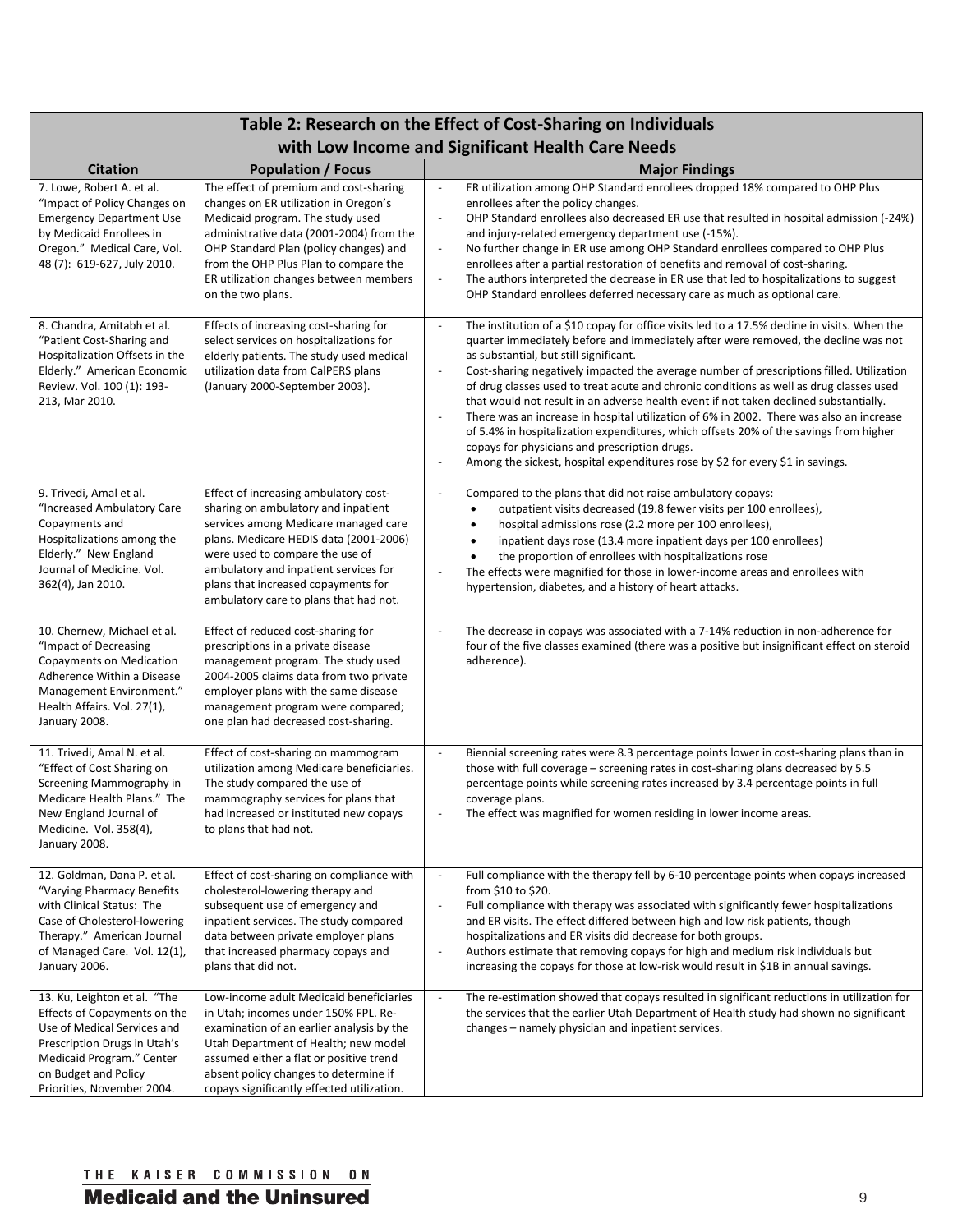| Table 2: Research on the Effect of Cost-Sharing on Individuals                                                                                                                                                  |                                                                                                                                                                                                                                                                                                                                              |                                                                                                                                                                                                                                                                                                                                                                                                                                                                                                                                                                                                                                                                                                                                                                                                                                                                                                                                                                                                                                        |  |
|-----------------------------------------------------------------------------------------------------------------------------------------------------------------------------------------------------------------|----------------------------------------------------------------------------------------------------------------------------------------------------------------------------------------------------------------------------------------------------------------------------------------------------------------------------------------------|----------------------------------------------------------------------------------------------------------------------------------------------------------------------------------------------------------------------------------------------------------------------------------------------------------------------------------------------------------------------------------------------------------------------------------------------------------------------------------------------------------------------------------------------------------------------------------------------------------------------------------------------------------------------------------------------------------------------------------------------------------------------------------------------------------------------------------------------------------------------------------------------------------------------------------------------------------------------------------------------------------------------------------------|--|
|                                                                                                                                                                                                                 |                                                                                                                                                                                                                                                                                                                                              | with Low Income and Significant Health Care Needs                                                                                                                                                                                                                                                                                                                                                                                                                                                                                                                                                                                                                                                                                                                                                                                                                                                                                                                                                                                      |  |
| <b>Citation</b>                                                                                                                                                                                                 | <b>Population / Focus</b>                                                                                                                                                                                                                                                                                                                    | <b>Major Findings</b>                                                                                                                                                                                                                                                                                                                                                                                                                                                                                                                                                                                                                                                                                                                                                                                                                                                                                                                                                                                                                  |  |
| 14. "Utah Primary Care<br>Network Disenrollment<br>Report." Utah Department<br>of Health Center for Health<br>Data, Office of Health Care<br>Statistics, August 2004.                                           | Low-income adult Medicaid disenrollees<br>in Utah; incomes under 150% FPL. The<br>study used both enrollment data from<br>the Primary Care Network 1115 waiver<br>program (July and September 2003) as<br>well as surveys from disenrolled adults.                                                                                           | During July-September 2003 (reenrollment period after first year of coverage), 27% of<br>$\overline{\phantom{a}}$<br>PCN enrollees were disenrolled, 63% of whom were uninsured at the time of the survey.<br>29% of all survey respondents indicated financial barriers to reenrollment. Of those<br>$\overline{\phantom{a}}$<br>reporting financial barriers, 63% cited the \$50 reenrollment fee, 26% cited copayments.<br>Of those that indicated that they did not reenroll because the program did not meet<br>÷,<br>their health needs (26% of the disenrollee respondents), 20% reported that copays were<br>too high to use the services.<br>About half of all respondents to this survey regardless of reason for disenrollment<br>$\sim$<br>indicated not having seen a health care provider in the previous twelve months.<br>Many survey respondents that needed care reported difficulty in accessing care,<br>$\overline{\phantom{a}}$<br>particularly mental health care, alcohol/drug treatment, and dental services. |  |
| 15. Goldman, Dana P. et al.<br>"Pharmacy Benefits and the<br>Use of Drugs by the<br>Chronically III." Journal of<br>the American Medical<br>Association, Vol. 291 (19),<br>May 2004.                            | Effect of cost-sharing on the use of the<br>common drug classes among privately<br>insured and chronically ill patients.<br>Pharmacy claims data linked with health<br>plan benefit designs for privately insured<br>nonelderly individuals.                                                                                                 | Doubling copays was associated with reductions in use of 8 therapeutic classes; the<br>$\overline{\phantom{a}}$<br>largest occurred for nonsteroidal anti-inflammatory drugs (NSAIDs) (45%) and<br>antihistamines (44%).<br>Reductions in overall days supplied of antihyperlipidemics (34%), antiulcerants (33%),<br>$\overline{\phantom{a}}$<br>antiasthmatics (32%), antihypertensives (26%), antidepressants (26%), and antidiabetics<br>(25%) were also observed.<br>Among patients diagnosed as having a chronic illness and receiving ongoing care, use<br>$\overline{\phantom{a}}$<br>was less responsive to copayment changes.<br>Those with chronic conditions tended to reduce their use of other drugs more before<br>÷,<br>reducing their use of drugs needed to treat their conditions. Exception was noted for<br>patients with diabetes; diabetics reduced their use of antidiabetes drugs by 23%.                                                                                                                     |  |
| 16. LeCouteur, Gene et al.<br>The Impact of Medicaid<br>Reductions in Oregon: Focus<br>Group Insights. Kaiser<br>Commission on Medicaid and<br>the Uninsured, 2004.                                             | Low-income adult Medicaid disenrollees<br>in Oregon; incomes under 100% FPL.                                                                                                                                                                                                                                                                 | New premiums and stricter payment policies led many to face difficult decisions such as<br>$\sim$<br>paying other bills late or skipping meals. For many, the new premiums and the stricter<br>payment policies lead to loss of coverage, which led to significant problems accessing<br>care.<br>Many respondents indicated that the copayments were difficult to afford and impeded<br>÷,<br>access to needed care and prescription drugs. Others noted that the small copayments<br>added up quickly when ongoing care or multiple medications were needed.                                                                                                                                                                                                                                                                                                                                                                                                                                                                         |  |
| 17. Williams, Scott D. 2003<br>Utah Public Health Outcome<br>Measures Report: Medicaid<br>Benefits Change Impact<br>Study. Utah Department of<br>Health, December 2003.                                         | Low-income adult Medicaid beneficiaries<br>in Utah; incomes under 150% FPL. The<br>study used both Utilization data for<br>Medicaid recipients after program<br>changes, including increased copays<br>(using intervention analysis) as well as<br>survey data from enrollees.                                                               | Analysis of the utilization data did not show a decrease after copays were instituted for<br>$\overline{\phantom{a}}$<br>all services examined, with the exception of prescription drugs and outpatient services<br>for non-traditional Medicaid beneficiaries. The analysis showed statistically insignificant<br>increases in utilization after institution of copays, contrary to expectation.<br>Small percentages of enrollees reported not getting needed prescriptions (13%) and<br>$\overline{\phantom{a}}$<br>physician services (11%).<br>42% reported that while the copays are small, they present a problem.<br>$\overline{\phantom{a}}$                                                                                                                                                                                                                                                                                                                                                                                  |  |
| 18. Tamblyn R, et al.<br>"Adverse Events Associated<br>With Prescription Drug Cost-<br>Sharing Among Poor and<br>Elderly Persons." Journal of<br>the American Medical<br>Association. Vol. 285(4), Jan<br>2001. | Effect of prescription cost-sharing on<br>adverse events and ER use for elderly<br>persons and low-income adult welfare<br>recipients in Canada. The study<br>compared utilization rates before and<br>after the policy change.                                                                                                              | The use of "essential" drugs decreased by 13.6% for poor and 7.4% for elderly<br>$\overline{\phantom{a}}$<br>populations after cost- sharing policies went into effect, leading to higher rates of<br>serious adverse events and greater emergency room use.<br>The study also found significant reductions in less essential drug use in both groups with<br>÷,<br>no significant impact on adverse events or emergency room use.                                                                                                                                                                                                                                                                                                                                                                                                                                                                                                                                                                                                     |  |
| 19. Solanki, Geetesh, et al.<br>"The Direct and Indirect<br>Effects of Cost-Sharing on<br>the Use of Preventive<br>Services." Health Services<br>Research. Vol. 34(6), Feb<br>2000.                             | The direct and indirect effects of<br>different forms of cost-sharing on the<br>utilization of preventive services. The<br>study analyzed the effect of cost-sharing<br>on mammograms, cervical cancer<br>screening, blood pressure screening and<br>preventive counseling for non-elderly<br>participants in large group employer<br>plans. | Both forms of cost-sharing in both plan types had negative and significant indirect<br>$\overline{\phantom{a}}$<br>effects on preventive counseling (from -1% to -7%).<br>The direct effect of cost-sharing was negative for preventive counseling (-5% to -9%)<br>$\overline{\phantom{a}}$<br>and Pap smears (from -3% to -9%) in both HMOs and PPOs, and for mammography only<br>in PPOs (-3% to -9%). The results of the effects on blood pressure screening were<br>inconclusive.                                                                                                                                                                                                                                                                                                                                                                                                                                                                                                                                                  |  |
| 20. Stuart B, Zacker C. "Who<br>Bears the Burden of<br>Medicaid Drug Co-payment<br>Policies?" Health Affairs. Vol.<br>18(2): 201-212, March/April<br>1999.                                                      | The effect of cost-sharing on prescription<br>drug use among low-income individuals<br>eligible for Medicare and Medicaid. The<br>study compared data for those living in<br>states with a copay policy (52%) were<br>compared with data for those living in<br>states without copays.                                                       | Elderly and disabled Medicaid beneficiaries in copay states had lower rates of<br>$\omega$<br>prescription use than their counterparts in non-copay states.<br>The disparity was due primarily to a reduced likelihood of filling any prescription rather<br>$\overline{\phantom{a}}$<br>than a reduction in the number of prescriptions.<br>The reduction in prescriptions was greatest for beneficiaries in fair or poor health in<br>$\sim$<br>copay states compared to their counterparts in non-copay states.<br>Pharmacists failed to collect copays for almost 30% of prescriptions with reduced<br>$\overline{a}$<br>collections in an additional 6-10% of prescriptions in copay states.                                                                                                                                                                                                                                                                                                                                      |  |

# THE KAISER COMMISSION ON **Medicaid and the Uninsured**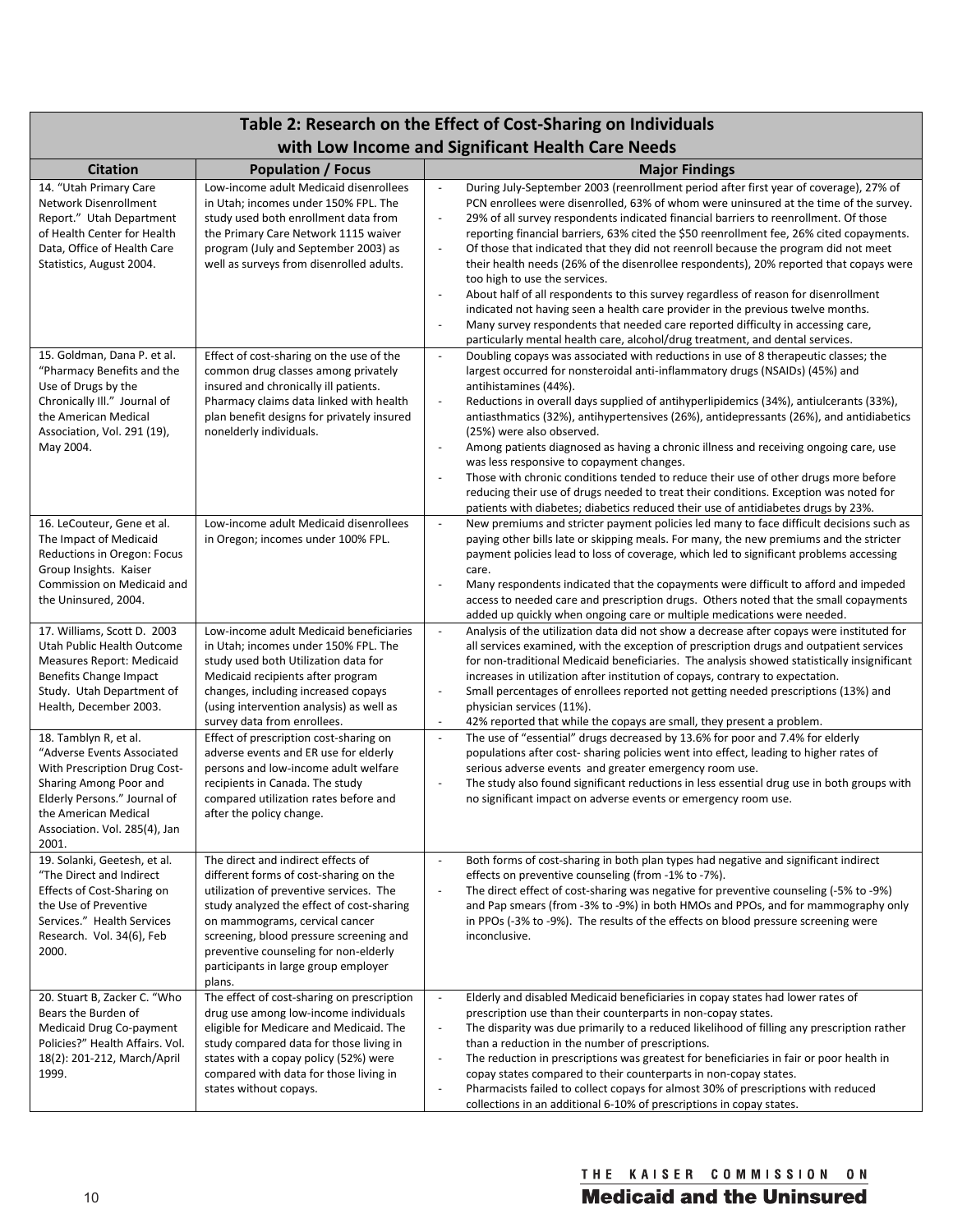## **III. The Effect of Cost-Sharing and Premiums on Medicaid Programs, Providers and the Safety-Net**

State savings from cost-sharing and premiums may accrue due to declines in coverage and utilization more so than from increases in revenues. Any new revenues may be offset by additional administrative costs to implement the policies (such as new systems to collect and track the new payments). As a result of premiums and cost-sharing, Medicaid beneficiaries may rely more on safety-net providers. Medicaid providers frequently report difficulty collecting cost-sharing, effectively lowering provider reimbursement.

**Accounting for savings from increases in cost-sharing and premiums can be difficult; they may accrue more from reduced coverage and utilization rather than increased revenue.ii** One of the reasons states implement or increase premiums and cost-sharing in Medicaid is to achieve budgetary savings. However, accounting for savings from these changes can be difficult. Given the vulnerable population Medicaid serves, federal law limits the amount of premiums and cost-sharing states can charge with particularly strong limits on the premiums and costsharing that can be applied to children, pregnant women and adults with incomes below poverty. Therefore, some state studies have noted that only a small portion of their Medicaid populations could be subject to premiums and copayments, particularly states with lower eligibility levels. (1, 3) For premiums, any estimated revenue would be offset, at least in part, by declines in coverage discussed earlier. (4, 6) Predicting how many individuals will drop coverage is difficult. In fact, Oregon saw a net decline in premium revenue due largely to the decline in enrollment experienced in the program; potential premium revenue fell to 65 percent of what the state had collected before program changes. (6)

Additional offsetting costs include administrative costs such as those related to tracking copayments and premiums to ensure that total cost-sharing charged to a family does not exceed the five percent of family income as required by federal law. (1,3) States also face administrative costs including those related to churning, such as extra paperwork, system updates, as well as researching and reconciling billing problems related to churning, when individuals lose and regain coverage over a short period of time.<sup>iii</sup> Churning also leads to additional costs related to disruptions in care if they are assigned to different plans or providers, making managing care and measuring quality difficult. (4) Given these offsetting costs, it is likely that savings from the implementation of premiums and cost-sharing are derived at least in part from the declines in coverage and utilization noted in earlier sections. Some states studies have called into question the possibility of true savings from the implementation of cost-sharing. (3, 4)

**Changes in cost-sharing and premiums can result in increased demand and additional pressure on safety-net providers.** As Medicaid beneficiaries cannot afford to access needed care due to cost-sharing or even lose coverage because they cannot afford premiums or other costs, they may rely more on safety-net providers. After premium and cost-sharing changes in Oregon's Medicaid expansion program, OHP Standard, and Washington's state-funded Basic Health program, safety-net providers such as Federally Qualified Health Centers (FQHCs), clinics, and emergency rooms saw increased demand for services and assistance. (2, 5, 8) After premium and costsharing changes in Oregon's OHP Standard program, emergency departments in Oregon noted an abrupt 20 percent increase in ER utilization by uninsured individuals, particularly for behavioral health conditions. This abrupt increase occurred at the same time that emergency department use declined across all other payers, including those that remained in the Oregon's Medicaid program. (2)

**Cost-sharing can result in lower reimbursement rates for providers.** Providers frequently report difficulties in collecting cost-sharing from patients. (7, 9) For example, Oklahoma Medicaid providers reported collecting only 29 percent of copayment amounts from Medicaid beneficiaries. Until recently, providers could not deny providing services to Medicaid beneficiaries if they did not pay their copayments; few states have since adopted this option.<sup>iv,v</sup> Yet, states often take into account the collection of copayments when determining payment rates for providers, effectively reducing their reimbursement.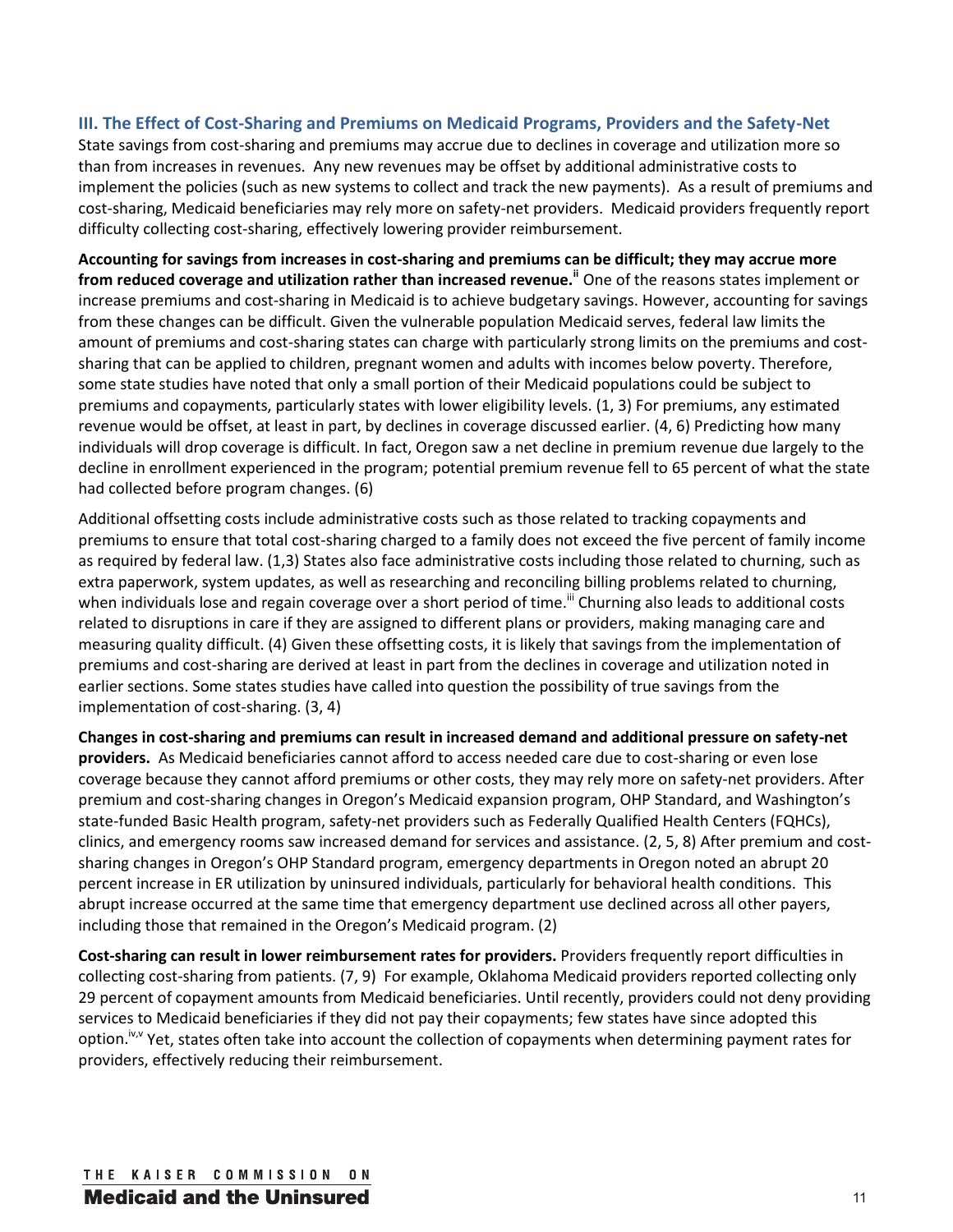| Table 3: Research on the Effect of Cost-Sharing and Premiums on Medicaid Programs, Providers and Safety-Net                                                                                                                                                |                                                                                                                                                                                                                                                          |                                                                                                                                                                                                                                                                                                                                                                                                                                                                                                                                                                                                                                                                                                                                                                                                                                                                                                                      |  |
|------------------------------------------------------------------------------------------------------------------------------------------------------------------------------------------------------------------------------------------------------------|----------------------------------------------------------------------------------------------------------------------------------------------------------------------------------------------------------------------------------------------------------|----------------------------------------------------------------------------------------------------------------------------------------------------------------------------------------------------------------------------------------------------------------------------------------------------------------------------------------------------------------------------------------------------------------------------------------------------------------------------------------------------------------------------------------------------------------------------------------------------------------------------------------------------------------------------------------------------------------------------------------------------------------------------------------------------------------------------------------------------------------------------------------------------------------------|--|
| <b>Citation</b>                                                                                                                                                                                                                                            | <b>Population / Focus</b>                                                                                                                                                                                                                                | <b>Major Findings</b>                                                                                                                                                                                                                                                                                                                                                                                                                                                                                                                                                                                                                                                                                                                                                                                                                                                                                                |  |
| 1. "Estimated Medicaid Savings<br>and Program Impacts of Service<br>Limitations, Copayments, and<br>Premiums." Maryland Department<br>of Health and Mental Hygiene,<br>December 2010.                                                                      | 2009 Maryland Medicaid data were<br>analyzed to estimate potential cost-<br>savings from various policy proposals,<br>including cost-sharing.                                                                                                            | After excluding exempt populations, only 21% of Maryland's Medicaid population<br>$\overline{\phantom{a}}$<br>would be eligible for higher levels of cost-sharing.<br>$\overline{\phantom{a}}$<br>The maximum gross impact of increasing cost-sharing to its highest levels would be<br>\$8.5M in state funds; however, the study emphasizes that this is not likely as the<br>study did not account for behavioral changes in response to the copays, state<br>administrative costs, and copays were not capped at 5% of family income.                                                                                                                                                                                                                                                                                                                                                                             |  |
| 2. Lowe, Robert A. "Impact of<br>Medicaid Cutbacks on Emergency<br>Department Use: The Oregon<br>Experience." Annals of Emergency<br>Medicine, Vol. 52 (6): 626-534,<br>December 2008.                                                                     | The effect of premium and cost-sharing<br>changes on ER utilization in Oregon's<br>Medicaid program. Data on Emergency<br>Department claims were provided from<br><b>Emergency Departments in Oregon.</b>                                                | There was an abrupt 20% increase in ER utilization by uninsured individuals after the<br>OHP policy changes while emergency department utilization by OHP enrollees<br>decreased during this time frame.<br>The magnitude of the increase in ER use for behavioral health conditions by the<br>$\overline{\phantom{a}}$<br>uninsured after the OHP policy changes was significantly higher.<br>Overall, emergency department use decreased during this time across all payers.<br>$\overline{\phantom{a}}$                                                                                                                                                                                                                                                                                                                                                                                                           |  |
| 3. "Co-pays for Nonemergent Use<br>of Hospital Emergency Rooms."<br>Prepared for the Texas Health and<br>Human Services Commission, May<br>2008.                                                                                                           | Cost-effectiveness analysis of<br>implementing enforceable non-<br>emergency ER copays using data from<br>Texas health system and experiences<br>from other states.                                                                                      | The savings that would likely be obtained from diversion from and avoidance of the<br>$\overline{\phantom{a}}$<br>emergency room would likely be less than the cost of administering the policy.<br>The copay could be applied to a small portion of the Texas Medicaid population<br>$\overline{\phantom{a}}$<br>given their low eligibility levels for adults.<br>Implementation would present challenges for both providers and the state.<br>$\overline{\phantom{a}}$                                                                                                                                                                                                                                                                                                                                                                                                                                            |  |
| 4. "Fiscal Impact of Implementing<br>Cost Sharing and Benchmark<br>Benefit Provisions of the Federal<br>Deficit Reduction Act of 2005."<br>Arizona Health Care Cost<br>Containment System, December<br>13, 2006.                                           | Examines the fiscal impact of:<br>implementing the maximum amount of<br>cost-sharing, cost-sharing for non-<br>preferred prescription drugs, cost-<br>sharing for non-emergent use of the ED,<br>and cost-sharing for an alternative<br>benefit package. | The maximum amount that could be captured from premiums and cost-sharing after<br>$\overline{\phantom{a}}$<br>accounting for the federal share would be significantly less than administrative costs.<br>Imposing additional cost-sharing on ALTCS members may have an adverse fiscal<br>$\overline{\phantom{a}}$<br>impact on the state; members unable to pay cost-sharing may need to forego<br>necessary medical services while others may choose to move into nursing facilities.<br>New premiums may increase disenrollment, resulting in more uninsured citizens and<br>$\blacksquare$<br>more uncompensated care for the state's hospitals.<br>Premiums can lead to high member turnover, making care management difficult.<br>$\blacksquare$                                                                                                                                                                |  |
| 5. Gardner, Mark and Janet Varon.<br>Moving Immigrants from a<br>Medicaid Look-Alike Program to<br>Basic Health in Washington State:<br>Early Observations. Kaiser Family<br>Foundation, May 2004.                                                         | Low-income immigrant children and<br>parents who lost Medicaid look-alike<br>coverage and became eligible for the<br>state-funded Basic Health program.                                                                                                  | About (48%) of families in the transition population (those eligible to move from the<br>$\overline{\phantom{a}}$<br>look-alike Medicaid program to Basic Health) did not make the transition and lost<br>their insurance coverage during the first few months of the transition.<br>Premiums were a significant barrier to families' obtaining and maintaining Basic<br>$\overline{\phantom{a}}$<br>Health coverage; 35.9% of those from the transition group disenrolled from Basic<br>Health in the first 11 months were disenrolled because they did not pay premiums.<br>Most (61%) of the transition group relied on third party assistance to pay premiums.<br>$\overline{\phantom{a}}$<br>Families who transitioned to Basic Health reported difficulties affording copayments.<br>$\overline{\phantom{a}}$<br>Providers saw substantial increases in demand for charity care, emergency services.<br>$\sim$ |  |
| 6. McConnell, John and Neal<br>Wallace. Impact of Premium<br>Changes in the Oregon Health Plan.<br>Prepared for the Office for Oregon<br>Health Policy & Research, February<br>2004.                                                                       | Low-income adult Medicaid recipients in<br>Oregon; incomes under 100% FPL.                                                                                                                                                                               | The program overall experienced a nearly 50% drop in enrollment, with the largest<br>$\overline{\phantom{a}}$<br>declines experienced by those with no income.<br>47% of disenrollees (May to October 2003) were disqualified for not paying<br>premiums.<br>Potential premium revenues fell from approximately \$800,000 per month to<br>\$500,000 per month in late 2003.                                                                                                                                                                                                                                                                                                                                                                                                                                                                                                                                          |  |
| 7. Crawford, Steven. "It's Health<br>Care, Not Welfare: Appropriate<br>Rate Structure for Services<br>Rendered and Estimated Percent<br>of Co-Pays Collected Under the<br>Medicaid Program." Oklahoma<br>Health Care Authority, January<br>2004.           | Estimated percent of copays collected<br>by providers in Oklahoma's Medicaid<br>program. Results from a survey of<br>Oklahoma Health Care providers.                                                                                                     | Provider reported collecting only 29% of the copay amounts from Medicaid<br>$\blacksquare$<br>recipients.<br>Low reimbursement combined with difficulty collecting even nominal co-pays from<br>patients, contributed to frustration and dissatisfaction.                                                                                                                                                                                                                                                                                                                                                                                                                                                                                                                                                                                                                                                            |  |
| 8. Hanes, Pamela, et al. "Assessing<br>the Early Impacts of OHP2: A Pilot<br>Study of Federally Qualified Health<br>Centers Impact in Multnomah and<br>Washington Counties." Prepared<br>for Office for Oregon Health Policy<br>& Research, December 2003. | Health center administrators and<br>physicians in the Portland, OR<br>metropolitan area.                                                                                                                                                                 | Administrators and providers for the clinics reported increased administrative<br>$\overline{\phantom{a}}$<br>burden, use of pharmaceutical assistance programs, and difficulty absorbing<br>additional demand for mental health/substance abuse services due to OHP Standard<br>changes.<br>These interviews also expressed concern that confusion among beneficiaries and<br>$\overline{\phantom{a}}$<br>providers about copayments was leading to fewer follow-up appointments and<br>fewer providers outside of the FQHC accepting OHP Standard beneficiaries.                                                                                                                                                                                                                                                                                                                                                   |  |
| 9. Stuart B, Zacker C. "Who Bears<br>the Burden of Medicaid Drug Co-<br>payment Policies?" Health Affairs.<br>Vol. 18(2): 201-212, March/April<br>1999.                                                                                                    | The effect of cost-sharing on<br>prescription drug use among low-<br>income individuals eligible for Medicare<br>and Medicaid. The study compared<br>those living in states with copays (52%)<br>to those living in states without copays.               | Elderly and disabled beneficiaries in copay states had lower rates of prescription<br>$\overline{\phantom{a}}$<br>use than their counterparts in non-copay states. The disparity was due to a reduced<br>chance of filling any prescription instead of a drop in the number of prescriptions.<br>The reduction in prescriptions was greatest for beneficiaries in fair or poor health.<br>$\overline{\phantom{a}}$<br>Pharmacists failed to collect copays for almost 30% of prescriptions with reduced<br>$\overline{\phantom{a}}$<br>collections in an additional 6-10% of prescriptions in copay states.                                                                                                                                                                                                                                                                                                          |  |

# THE KAISER COMMISSION ON **Medicaid and the Uninsured**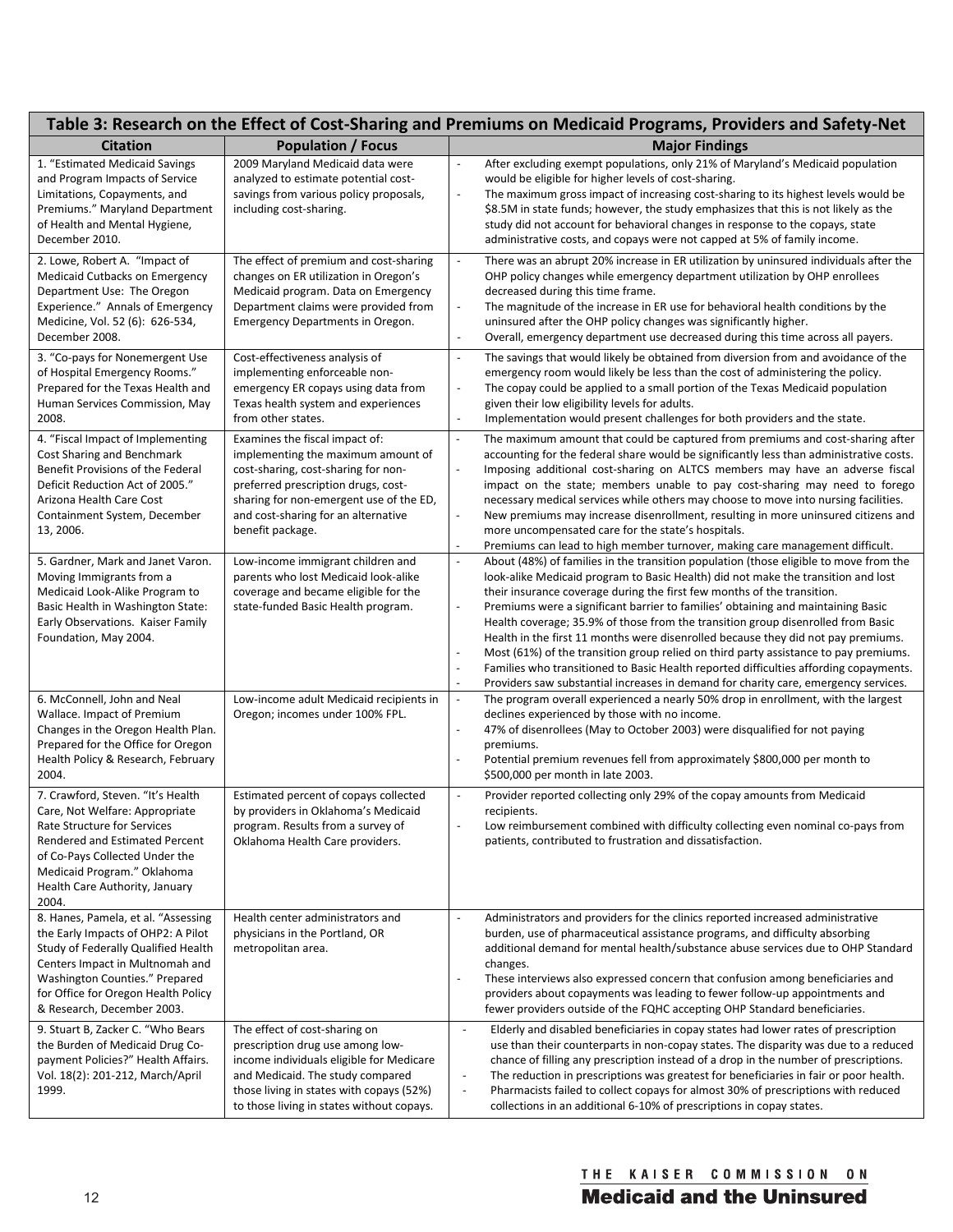## **Conclusion**

Under current law, states have flexibility to charge premiums and cost-sharing in their Medicaid programs. Given the low-income population the Medicaid program serves, federal law does limit the extent to which states can charge premiums and cost-sharing, particularly for pregnant women, children and adults with incomes below poverty. CMS has issued proposed changes to cost-sharing would provide states with increased flexibility to impose cost-sharing in Medicaid. In states that expand Medicaid, these rules will affect the level of cost-sharing faced by many adults who gain eligibility for Medicaid under the ACA. As states evaluate changes in current policy as well as decisions going forward related to the transition between coverage under Medicaid and the Exchange, they will need to carefully consider the research that shows potential savings to states related to these measures, but also the potential risk of increased barriers to access care, increased unmet needs, worse health outcomes, substitution of more expensive care for more efficient care, increased burdens for safety-net providers and increased administrative costs.

This brief was prepared by Laura Snyder and Robin Rudowitz of the Kaiser Commission on Medicaid and the Uninsured.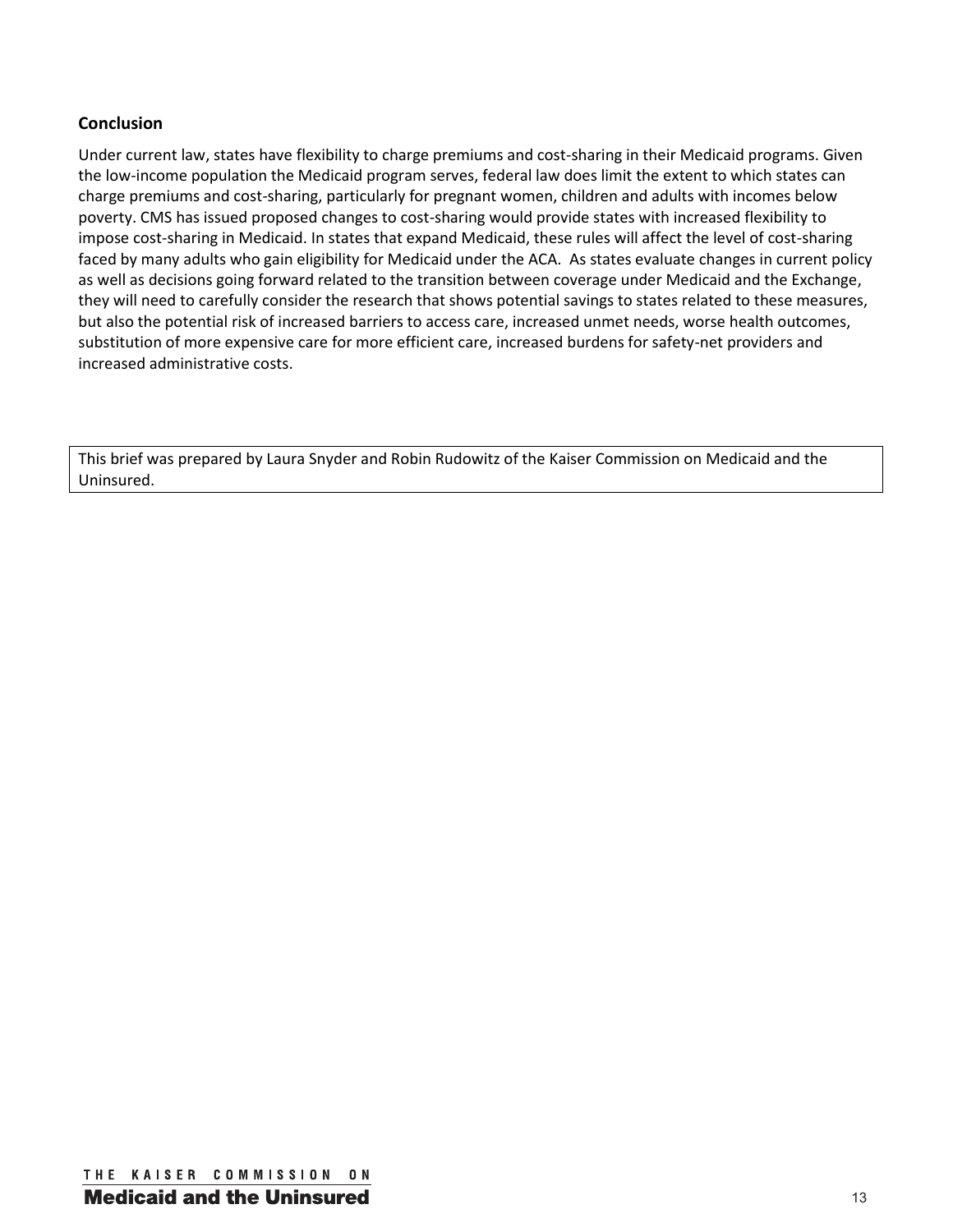## **Appendix – Summary of the RAND Health Insurance Experimentvi**

The RAND Health Insurance Experiment (HIE), funded by the Department of Health and Human Services, began in 1974 and ran through 1980. Approximately 5,800 non-elderly individuals in 2,000 families in six different locations (Dayton, Ohio; Seattle, Washington; Fitchburg and Leominster, Massachusetts; Franklin County, Massachusetts; Charleston, South Carolina; and Georgetown County, South Carolina) were recruited to participate. Families who enrolled in the HIE were randomly assigned to plans with widely varying co-insurance and maximum out-of-pocket dollar expenditure amounts. Four co-insurance arrangements were used:

| 1) No co-insurance  | 2) 25% co-insurance |
|---------------------|---------------------|
| 3) 50% co-insurance | 4) 95% co-insurance |

For the plans with co-insurance, the maximum out-of-pocket amount varied between 5%, 10%, and 15% of income, with a maximum of \$1,000. All medical services were covered, although in some cases co-insurance rates were varied by service. Individuals were followed for up to five years.

The key feature of this experiment was that individuals were randomly assigned to the various health insurance plans with differing co-insurance and maximum out-of-pocket amounts. As with medical trials, randomization assures that individuals are, on average, the same across each of the different plans. This means that differences in utilization and health across the plans reflect differences in patient costs, not differences in patient characteristics. A randomized trial such as this is considered the gold standard of research studies.

The experiment lead to several findings which cannot be detailed in their entirety here; however, those of importance for this study were:

- The more families had to pay out of pocket, the fewer medical services they used.
- All types of services fell with cost-sharing. There were no significant differences among services (physician visits, hospital admissions, prescriptions, and dental visits) with two exceptions – hospital admissions for children and a partial exception for mental health services.
- Ambulatory services were more responsive to cost-sharing for the poor than for the well-to-do; the opposite was true for hospital services.
- The reduced service use under the cost-sharing plans had little or no net adverse effect on health for the average person. However, among the "sick poor," health was adversely affected.

 $\overline{a}$ 

<sup>&</sup>lt;sup>i</sup> Urban Institute and Kaiser Commission on Medicaid and the Uninsured estimates based on the Census Bureau's March 2010 and 2011 Current Population Survey (CPS: Annual Social and Economic Supplements),

http://www.statehealthfacts.org/comparebar.jsp?ind=156&cat=3.<br><sup>ii</sup> Artiga, Samantha and Molly O'Malley. "Increasing Premiums and Cost Sharing in Medicaid and SCHIP: Recent State Experiences." Kaiser Commission on Medicaid and the Uninsured, May 2005. http://www.kff.org/medicaid/7322.cfm.<br>"" Summer, L. and C. Mann. "Instability of Public Health Insurance Coverage for Children and their Families: Causes, consequences, a

Remedies." *The Commonwealth Fund*, pub. No. 935, June 2006.<br><sup>Iv</sup> The Deficit Reduction Act of 2005 gave states the option of making copayments enforceable, meaning providers could choose to deny

service if beneficiaries did pay their copayments. *Premiums and Cost-Sharing in Medicaid*. Kaiser Commission on Medicaid and the Uninsured, February 2013. http://www.kff.org/medciaid/8416.cfm.

<sup>&</sup>lt;sup>v</sup> Smith, V. et al. *Medicaid Today; Preparing for Tomorrow: A Look at State Medicaid Program Spending, Enrollment and Policy Trends.* Kaiser Commission on Medicaid the Uninsured, October 2012. http://www.kff.org/medicaid/8380.cfm<br><sup>vi</sup> Newhouse, Joseph P. and the Insurance Experiment Group. Free For All? Lessons from the RAND Health Insurance Experiment.

<sup>1993.</sup>